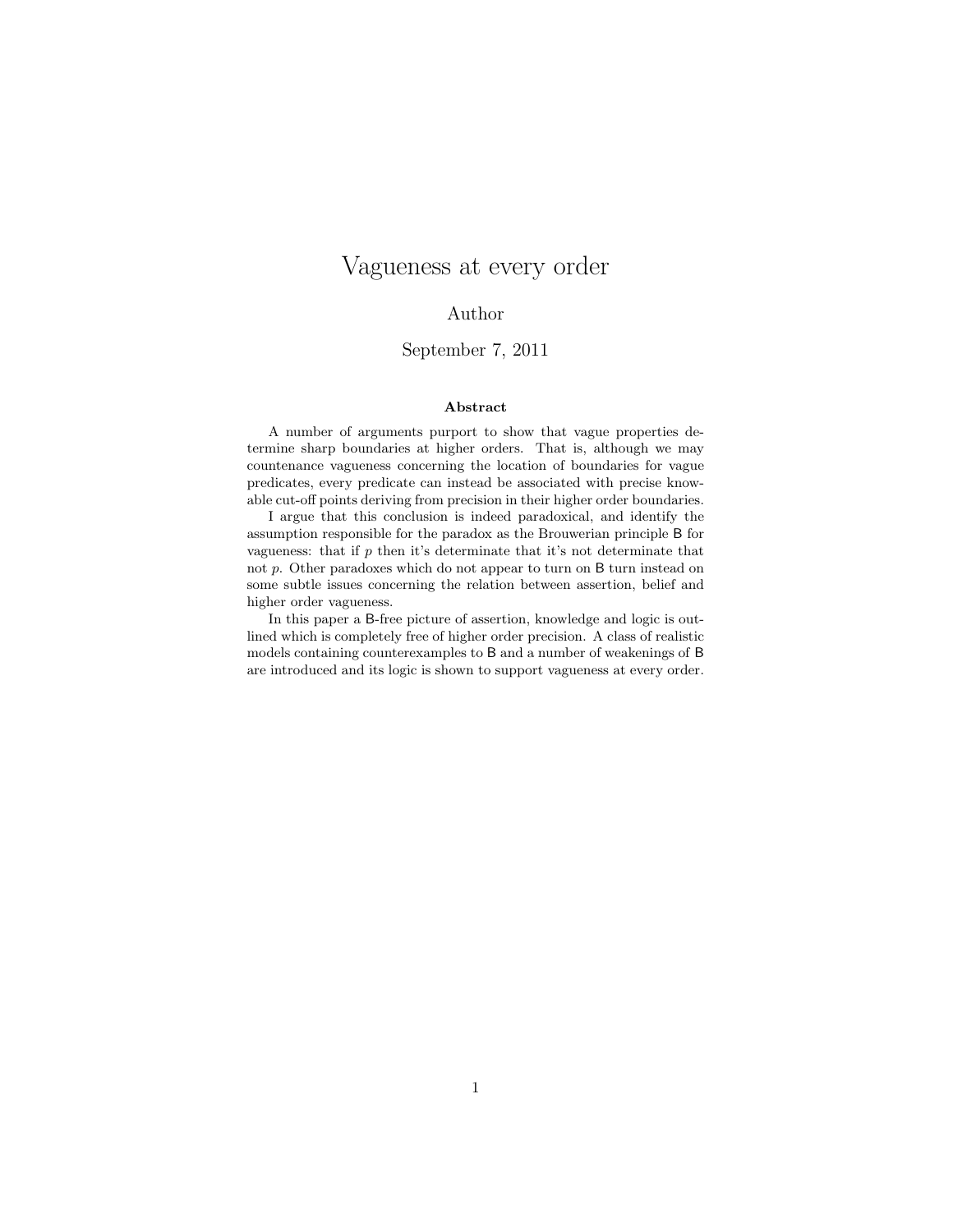It is an upshot of classical logic that if there are any small numbers at all, something I shall assume throughout this paper, then there is a last small number. It is compatible with this result that it is a vague matter which number that is. The boundary between the small and non-small isn't precise. There is a boundary, but it's vague where it lies, and it is the existence of precise boundaries, not vague ones, that we should be worried about.

This is, in a very schematic form, the classical response to the Sorites paradox.<sup>1</sup> To illustrate why precise boundaries (but not vague ones) are problematic consider the following example. There is something very bad about asserting that the total length of your childhood was 378432178928476829 nanoseconds. Vagueness prevents you from ever discovering this, and similar precise facts about the length of your childhood. If the boundary between your childhood and the rest of your life was not vague, however, there would have been no reason you couldn't have discovered the length of your childhood in nanoseconds, just as, perhaps, one could find out the number of nanoseconds in a year, and no reason to refrain from going about asserting it. Everyone, regardless of her preferred account of vagueness, must agree that the above assertion is bad and that this badness is due to its being at best vague whether your childhood lasted for this length of time.

This reasoning extends. Say that it's determinate that  $p$  just in case  $p$  and it's not vague whether  $p<sup>2</sup>$ . Is there a precise boundary between the determinate children, in other words, the non-borderline children, and everyone else? It seems we should not be any happier about assigning sharp numbers to the length of one's determinate childhood than to ones childhood. There is a completely analogous Sorites for 'determinate child' as there is for 'child'. To be sure, there is a last child and a last determinate child in any Sorites sequence, but it is always vague which person that last child or determinate child is. Similar comments apply to the further iterations: it's vague which the last determinately determinate child is in the sequence, and so on and so forth through the finite orders.

Indeed, there are some people who are determinately<sup>n</sup> children for any amount of iterations,  $n$ , and some which are not. Surely it is vague where that boundary lies as well? In other words, there are some children such that it's neither vague nor higher order vague (vaguely vague or vaguely vaguely vague or ...), whether they're children, and others such that it is either vague or higher order vague whether they are children, and it's indeterminate where the boundary between the two lies. To see this note that:

The period of my childhood during which it was neither vague nor higher order vague whether I was a child was 378432178928476829 nanoseconds in length. (1)

sounds just as terrible, and would sound terrible no matter what number one

<sup>1</sup>Although note that you want these claims to assuage the initial intuition that there can't be a last small number, know that you let the epistemicist off the hook too.

<sup>&</sup>lt;sup>2</sup>I am thus using the phrase 'it's determinate that  $p$ ' in a very neutral way which permits even an epistemic interpretation.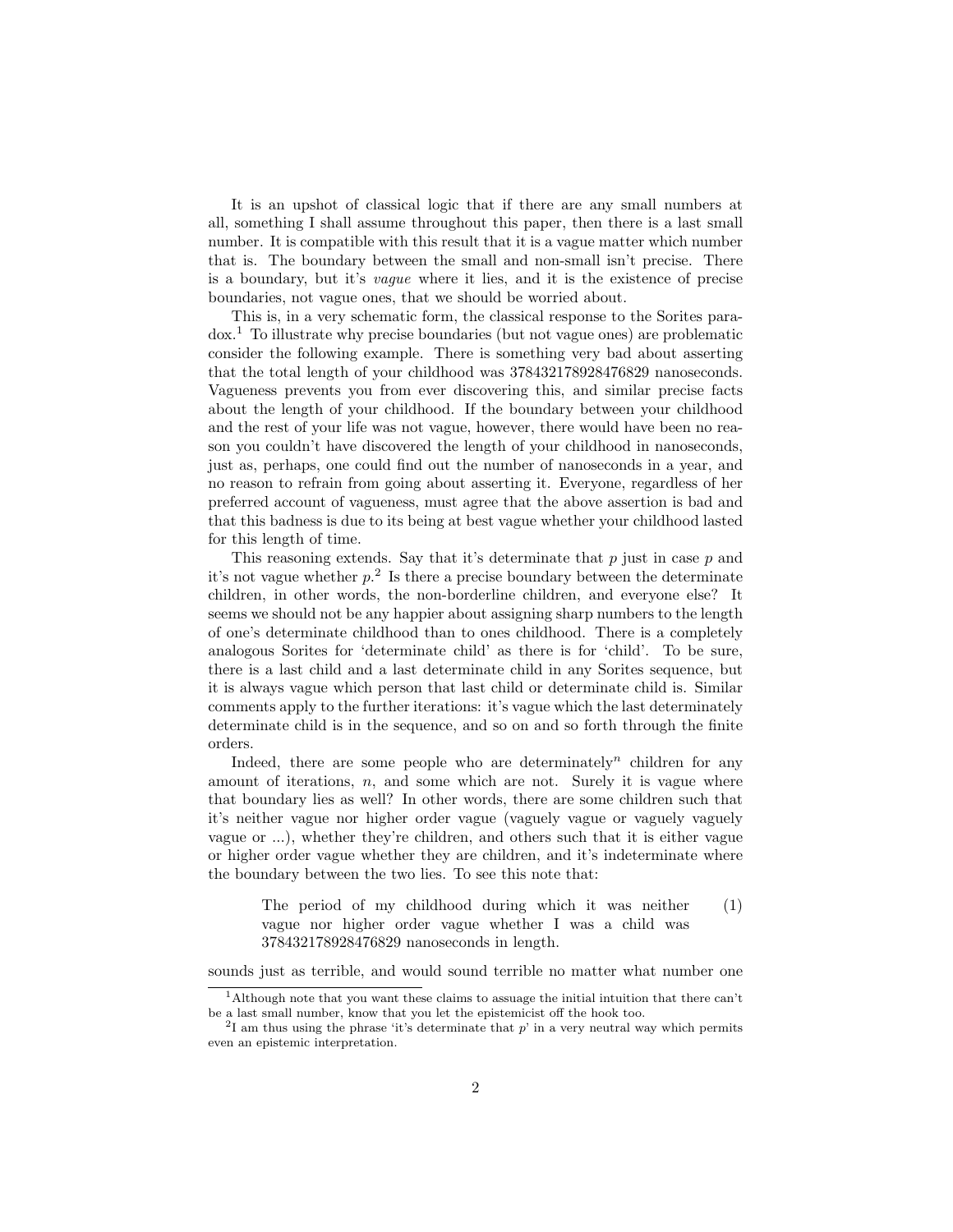used. However, if neither this sentence, nor any sentence like it, were vague, what possible reason could prevent us from finding out whether or not  $(1)$  was true? If we knew (1) it would be hard to explain the inappropriateness of asserting (1) (although see [6] for a possible explanation.)

It should be noted that the only resources one needs to establish the existence of higher order vagueness is (i) an operator expression, 'it's vague whether', giving one the means to express when someone is a child without it being vague whether they're a child (that is, when someone is a determinate child, in my nomenclature), (ii) the acknowledgement that a Sorites sequence for 'x is a child' is typically also a Sorites sequence for 'x is a determinate child and (iii) that any Sorites susceptible predicate has vague instances. Since all these considerations can be made independently of ones preferred analysis of vagueness this is a problem for everybody – epistemicism, for instance, offers no respite here.<sup>3</sup>

Some philosophers deny the phenomenon of even second order vagueness (see, for instance, [20] and [15].) According to these theorists, the duration of your determinate childhood is a precise length. However these philosophers do not typically offer concrete hypotheses about the exact number of seconds at which it begins to be vague whether you're a child (and at which you stop being a determinate child.) If this is due to some kind of inability on their part, some explanation of this inability is required. The explanation cannot be that the boundary is vague, because by assumption the distinction between being determinately bald and being vaguely bald is a precise one. One might reasonably wonder what this new kind of obstacle to knowledge is if it is not vagueness. Equally puzzling issues arise for those who think higher order vagueness cuts out at some finite level larger than 2 (see Burgess [4].)

The subject of this paper concerns a number of arguments that purport to show that for any predicate,  $F$ , there must be a precise boundary between the things which are determinately  $F$  at every order (henceforth "determinately\*  $F$ ) and the rest. That being vaguely F at some order or other and not being vague at any are precise distinctions. If this argument succeeds we should expect to be seeing exact numbers associated with vague predicates all over the place. Indeed numbers that are in principle discoverable; thus one should not be surprised to hear things like 'my determinate<sup>∗</sup> childhood lasted exactly 378432178928476829 nanoseconds' or 'I became determinately<sup>∗</sup> bald after I lost my 1451st hair' and so on. It is tempting to sweep the infinitary version of the Sorites paradox under the carpet - to say that predicates of the form 'determinately<sup>∗</sup> -F' are indeed precise but they're so esoteric we shouldn't worry about them. I think that recognising that this response involves the possibility of finding out propositions like (1) is a cost many would not be willing to pay.

Let me introduce some notation. I shall write  $\nabla p$  to mean it's vague whether p,  $\Delta p$  to mean that p and it's not vague whether p, and  $\Delta^* p$  to mean p and it's neither vague nor higher order vague whether  $p$ , which is to say  $p$ , it's not vague

<sup>3</sup>Eklund [9], for example, claims that his particular analysis of vagueness fairs better with respect to the problem of higher order vagueness. However, since he can make sense of the property of being bald without being vaguely bald, and he believes that Sorites susceptability involves vagueness it is hard to see how this claim stands up to this version of the problem.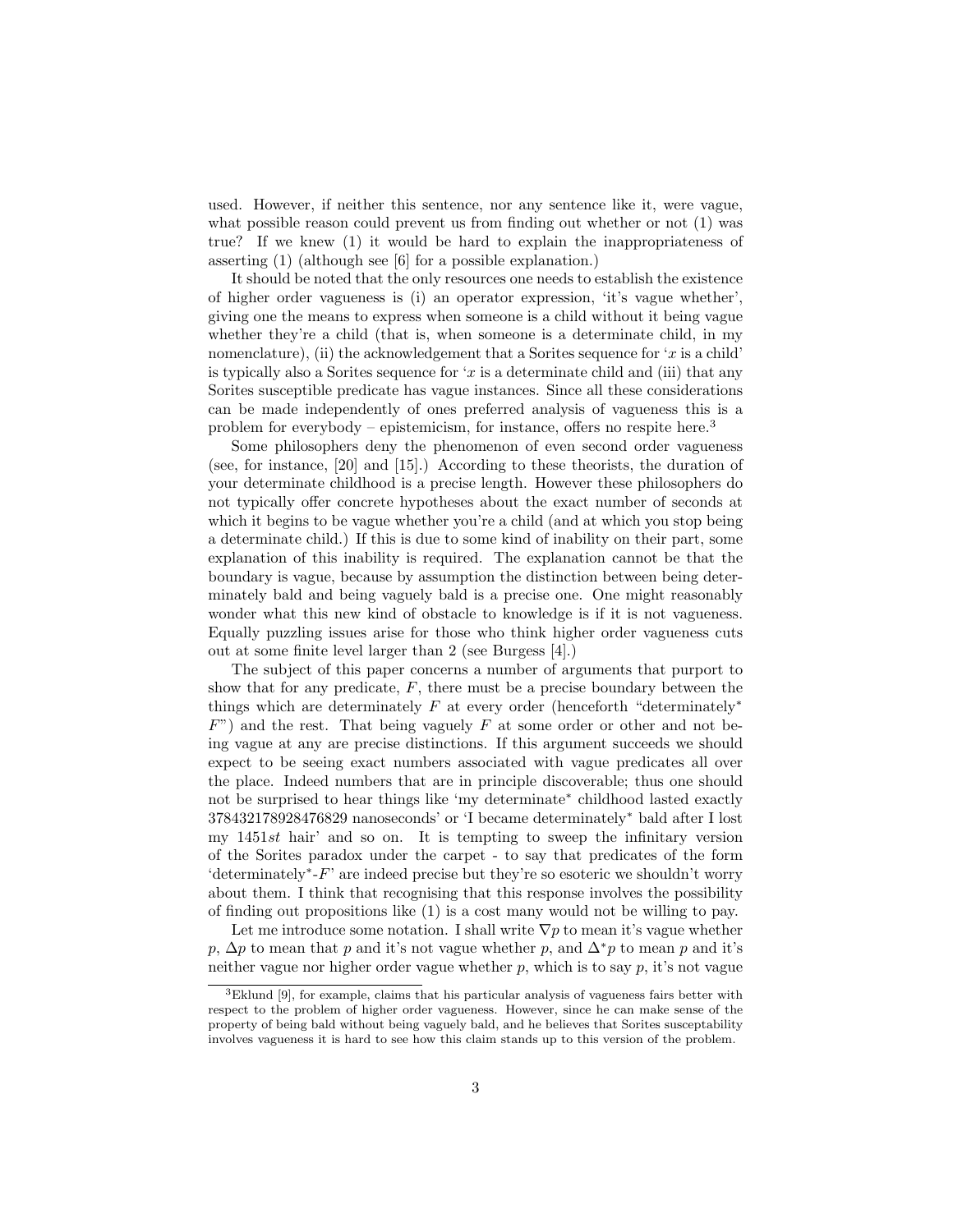whether  $p$ , it's not vague whether it's vague whether  $p$ , and so on. The problems considered can be generated without iterating into the transfinite ordinals, so by 'higher order vague' I shall just mean nth-order vague for some finite order  $n$ . Accordingly these operators can be connected in terms of an infinite conjunction as follows:  $\Delta^* p \equiv \bigwedge_{n \in \omega} \Delta^n p$ .

Classical logic shall be assumed throughout the paper. The claim that it is never vague whether something is determinate<sup>∗</sup> is formally represented by the schema

$$
\Delta \Delta^* p \vee \Delta \neg \Delta^* p \tag{2}
$$

which can be split up into two claims:

 $(+Δ) Δ<sup>*</sup>p → ΔΔ<sup>*</sup>p.$ (−∆) ¬∆<sup>∗</sup>p → ∆¬∆<sup>∗</sup>p.

The former principle is introduced and argued for in Williamson [17]. Whilst some have rejected it, notably Field [12], it is not our intention to do so here. In fact an argument for  $(+\Delta)$  is given in §1.2. The latter principle has received less attention, although it is crucial for the problem. One way to prove  $(-\Delta)$  is to argue for the Brouwerian principle for  $\Delta$ 

(B) p → ∆¬∆¬p

Although B is the most obvious candidate (see [18], [8] footnote 11, [10])  $(-\Delta)$ is also entailed by a class of weaker principles

$$
(\mathsf{B}^n) \ \ p \to \Delta(q \to \phi_n)
$$

where  $\phi_1 := \neg \Delta \neg p$ ;  $\phi_{n+1} := \neg \Delta \neg (q \wedge \phi_n)^{4}$  I shall discuss the motivations behind these principles in §2. To this list I would also like to add a principle, which I dub  $B^*$ :<sup>5</sup>

$$
(\mathsf{B}^*) \ \Delta(p \to \Delta p) \to (\neg p \to \Delta \neg p)
$$

In this paper I shall explain how one can resist the conclusion that there is a precise boundary between the determinately<sup>∗</sup> F's by rejecting these principles. I generalize some recent considerations (Mahtani [14], Dorr [7]) that show that B fails to show that  $B<sup>n</sup>$  can fail for any n. I then consider  $B^*$  and provide tentative reasons against and in favour of it. Arguments by Wright, Graff and Zardini that do not appear to rest on B are also considered. Finally I discuss some technical issues concerning the logic of vagueness.

<sup>&</sup>lt;sup>4</sup>The weakenings of B sometimes considered are the principles  $B^{n'}: p \to \Delta \neg \Delta^n \neg p$ . These are slightly weaker (see footnote 5 for the frame conditions) but we shall see that the strengthening is more motivated in this context.

<sup>&</sup>lt;sup>5</sup>In terms of Kripke frames,  $B<sup>n</sup>$  corresponds to the condition that if x can see y, then there is a path back to x from y with at most n steps each step of which x can see, whereas  $B^*$ entails that  $x$  can see a finite path back but places no bounds on the number of steps it might take. B<sup>n'</sup> is weaker that B<sup>n</sup> stating only that there is a path with at most n-steps back, but that  $x$  needn't see any of these steps.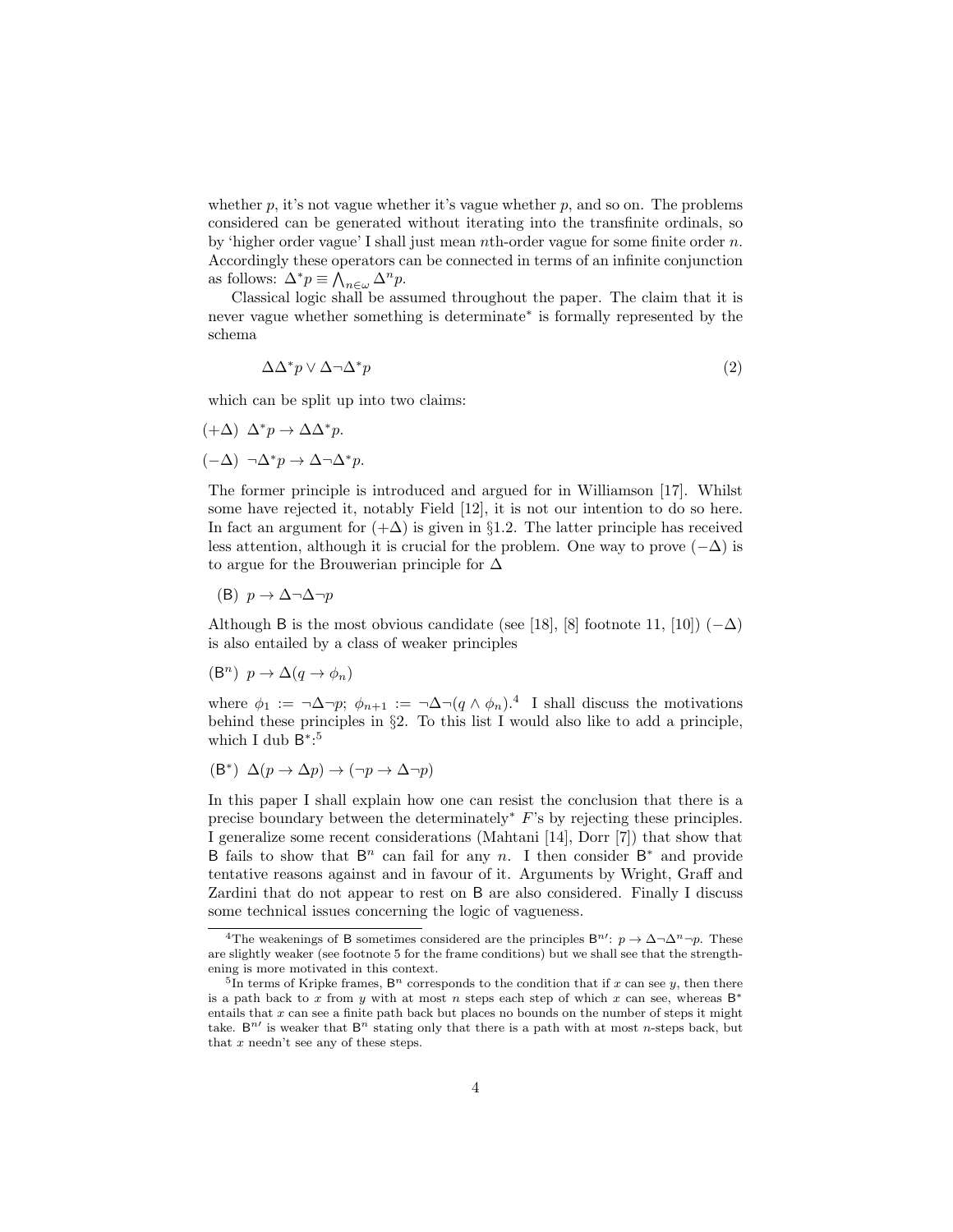The structure of the paper is as follows. In §1 I outline the problem of higher order vagueness, the principles which generate it, and argue that it is B and it's weakenings that are responsible. In  $\S2$  I outline a picture of the structure of higher order vagueness in which B fails, consider the relation between vagueness, assertability and knowledge and address some other paradoxes which appear not to rely on B. Some technical questions to do with the proposed logic of vagueness are considered in the appendix.

## 1 The problem of higher order vagueness

Many authors have thought that precise cut-off points re-emerge once considerations involving higher order vagueness are taken into account. The following passage by Mark Sainsbury is often cited in favour of this conclusion:

Suppose we have a finished account of a [vague] predicate, associating it with some possibly infinite number of boundaries, and some possibly infinite number of sets. Given the aims of the description, we must be able to organize the sets in the following threefold way: one of them is the set supposedly corresponding to the things of which the predicate is absolutely definitely and unimpugnably true, the things to which the predicate's application is untainted by the shadow of vagueness; one of them is the set supposedly corresponding to the things of which the predicate is absolutely definitely and unimpugnably false, the things to which the predicate's nonapplication is untainted by the shadow of vagueness; the union of the remaining sets would supposedly correspond to one or another kind of borderline case. So the old problem re-emerges: no sharp cut-off to the shadow of vagueness is marked in our linguistic practice, so to attribute it to the predicate is to misdescribe it. [16]

Raffman, for example, describes this reasoning as 'decisive.' However, as we have seen, it's conclusion is paradoxical. If the distinction between the people who are 'absolutely definitely and unimpugnably' bald is a precise one, we ought to be able to find out and say where it applies much like we can in principle find out if someone has less than 1000 hairs. This much is characteristic of precise distinctions.

Much turns on whether you accept classical logic or a non-classical logic. Sainsbury's conclusion that a given object either falls under a predicates realm of application, absolutely definitely and unimpugnably, or it fails to do so in some way, is equivalent to an instance of the principle of excluded middle. Perhaps there is some reason why this particular instance of excluded middle must be true, but Sainsbury's argument has done nothing to establish that. For the classical logician, however, the conclusion has no bite; what distinguishes a precise from a vague predicate is not whether it obeys the principle of excluded middle. The question is: could it be vague whether a sentence is absolutely definitely and unimpugnably true, without a shadow of vagueness?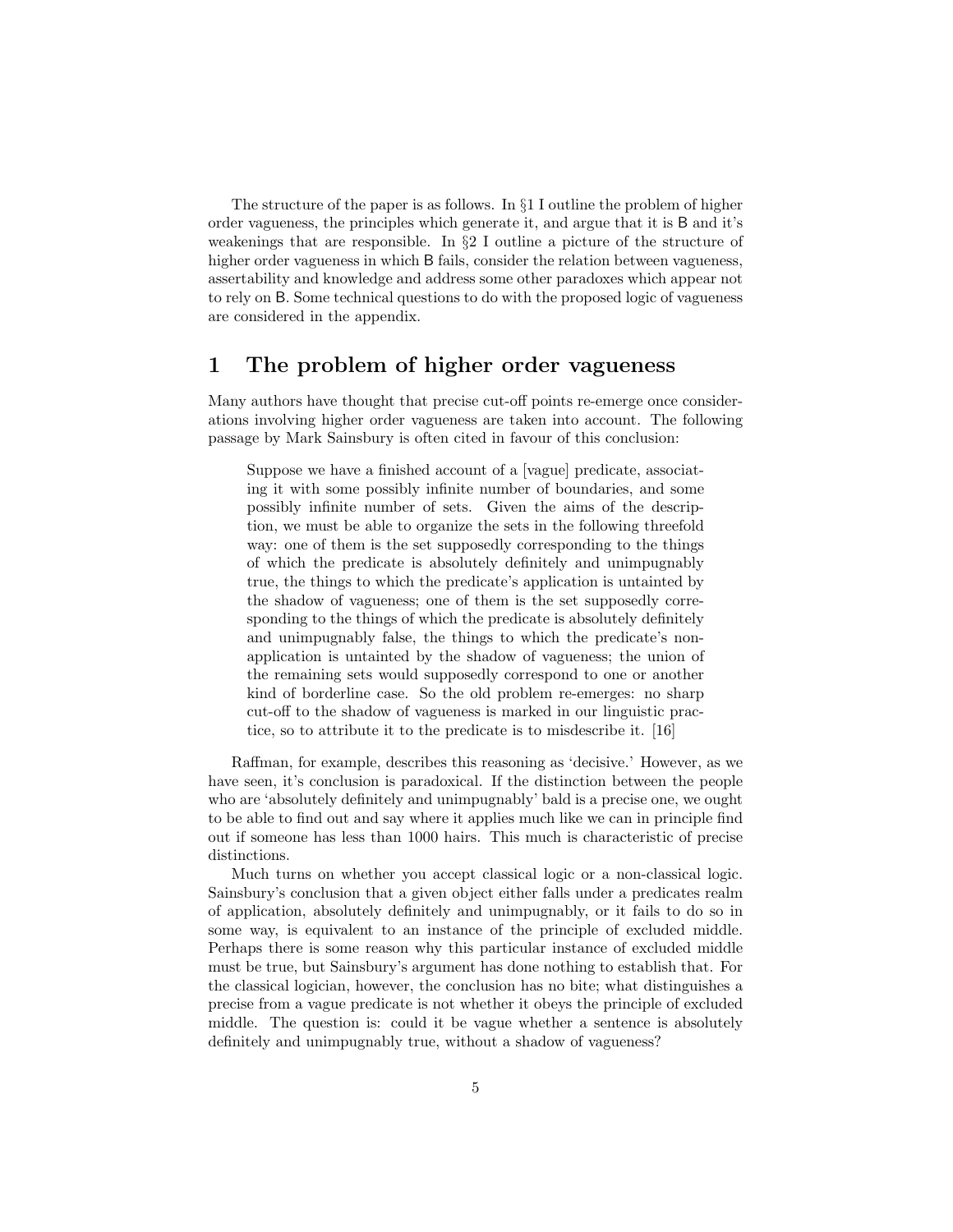Let us grant, for the time being, this talk of claims having 'shadow's of vagueness.' The argument could continue. Suppose it could be vague whether a sentence was absolutely definitely and unimpugnably true – true without a shadow of vagueness. The fact that it is vague whether or not the sentence has a shadow of vagueness, presumably counts as its having a shadow of vagueness. Thus it isn't absolutely definitely and unimpugnably true without a shadow of vagueness. If it's vague whether a sentence is true without a shadow of vagueness, it's not true without a shadow of vagueness.

This conclusion, however, is completely compatible with its being vague, in some cases, whether a sentence is definitely and unimpugnably true untainted by the shadow of vagueness. For according to classical treatments of vagueness it is consistent to say that something is a vague instance of a property without falling under that property. For example, suppose it is vague whether Harry is bald, and (consequently) that it's vague whether or not he's not bald. By excluded middle, either Harry is bald or he isn't. Therefore either Harry is bald and it's vague whether or not he's not bald, or Harry is not bald and it's vague whether or not he is bald (by the classical inference  $p, q \vdash ((p \land r) \lor (q \land \neg r))$ .) In either case we have a property,  $F$ , such that Harry vaguely instantiates it, but doesn't in fact instantiate it  $(F \text{ is 'not } \text{bald'} )$  in the first case and 'bald' in the latter.) Of course, there are no determinate examples of things which are vaguely  $F$  without being  $F$ , so there are no determinate examples of things such that it is vague whether they have a shadow of vagueness. If it's vague whether a claim has a shadow of vagueness, it's also second order vague (and by analogous reasoning, it's vague at all orders.) But it is also compatible with a classical treatment of vagueness that it can be determinate that there are G's without there being any determinate G's; it is no objection to this approach that we cannot find any determinate examples of the phenomenon we are interested in. To conclude that every predicate is precise at higher orders requires further consideration.

### 1.1 The problem of higher order vagueness

There is much in Sainsbury's argument which is left unexplained. What do the adjectives 'absolutely', 'definitely' and 'unimpugnably' add? What does he mean by truth without a 'shadow of vagueness.' In this section I shall interpret having a 'shadow of vagueness' simply as having vagueness at some order, and I shall use this to develop a more specific version of this argument.

Imagine that we are talking about the natural numbers less than 100 and we want to know which ones are small. Obviously, there's no sharp boundary between small and non-small numbers. So there will be the numbers which are definitely small, the numbers which are definitely not small, and the borderline cases in between. There's also no sharp boundary between the definitely small numbers and the rest either: there are numbers for which it's vague whether they're definitely small or borderline small. To put it another way, there are numbers which are definitely definitely small, and those which are definitely not definitely small, but there's a range of borderline cases between the two in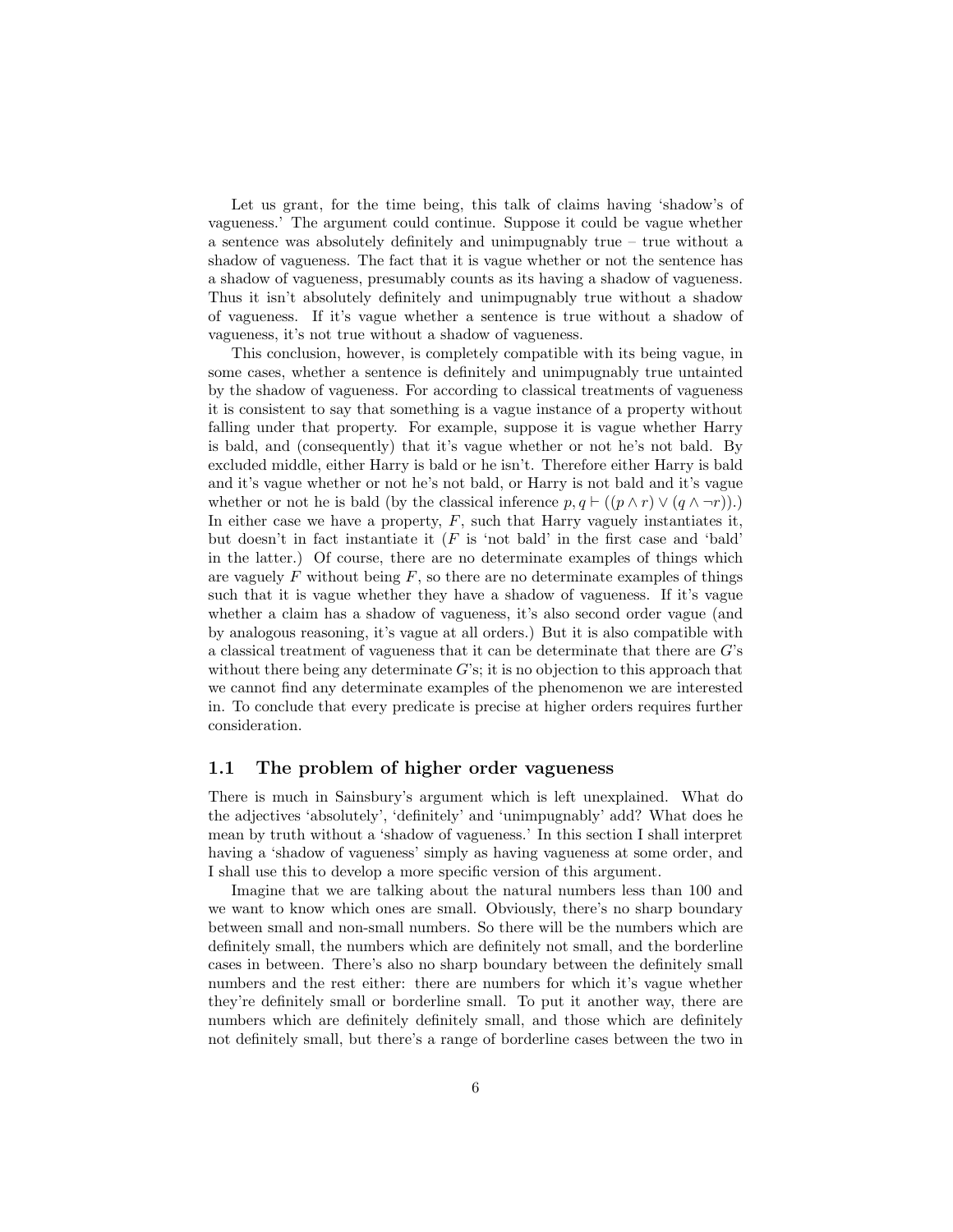this case as well. Similar points apply to the boundary between the definitely definitely small numbers and the numbers which are not definitely definitely small, and so on and so forth.

One can see that the set of small numbers, the definitely small numbers, the definitely definitely small numbers, and so on, gradually shrinks as the number of 'definitely's' increases; after all, being definitely  $F$  is generally a more stringent condition than being  $F$ . But this set can't shrink forever! The first set in this sequence clearly starts off with less than 10,000 members, so in this most generous case it can shrink at most 10,000 times before it becomes empty. For some N being definitely<sup>N</sup> small is the same as being definitely<sup>m</sup> small for any  $m > N$ .

Does this result mean there is some kind of sharp boundary between the determinately<sup>N</sup> small numbers and the rest? Fortunately this doesn't follow from what we have said so far. We may, and indeed must, accept that there is a set of numbers which are determinately<sup>n</sup> small for every n, and a largest such set, but we may also maintain that it's vaque which set that is. The starting point of this shrinking process - the set of small numbers - was vague, so there is no reason to think that it won't be vague which set you end up with after the shrinking process is complete. In keeping with the denial of sharp boundaries, we may still hold that it's vague which number is the last determinately<sup>N</sup> small number. The most we can conclude is that  $if$  a number is determinately  $\real^N$  small it is determinately<sup>k</sup> small at all orders  $k$ .

In the following sections I shall be considering various proposals that supplement this argument to show there must be sharp boundaries. First let us make this a little bit more formal. The toy argument above made an essential appeal to the fact that the Sorites sequence considered was discrete. Not all Sorites sequences are discrete, however, for example, smallness over the rational numbers, or redness over a spectrum. A completely general argument can be found in Williamson [17] which shows that if something is definitely<sup>n</sup> F for any number of iterations n, then it definitely is definitely<sup>n</sup> F for every n. We may define this strong notion of definiteness using infinitary conjunction:

•  $\Delta^* \phi := \bigwedge_{n < \omega} \Delta^n \phi$ 

In order to prove the result Williamson assumes the principle that conjunctions distribute over determinacy

(D)  $\bigwedge_{i<\omega}\Delta\phi_i\to\Delta\bigwedge_{i<\omega}\phi_i.$ 

The argument proceeds as follows. We firstly note the logical truth:  $\vdash_{\alpha}\bigwedge_{n<\omega}\Delta^n$  $\wedge$  $\phi \rightarrow$  $n \in \mathbb{Q}$   $\Delta^{n+1}\phi$ , which is just an instance of conjunction elimination.<sup>6</sup> From (D)

- C2.  $\bigwedge_{i<\omega}(\phi\rightarrow\psi_i)\rightarrow(\phi\rightarrow\bigwedge_{i<\omega}\psi_i).$
- C3. If  $\vdash \phi_i$  for each  $i < \omega, \vdash \bigwedge_{i < \omega} \phi$ .

 $6$ This may be proved from the principles C1-C3 below

C1.  $\bigwedge_{i<\omega}\phi_i\to\phi_n$  for each  $n<\omega$ .

 $\vdash \bigwedge_{n<\omega} \Delta^n \phi \to \Delta^i \phi$  for each  $0 < i < \omega$  by C1. Thus  $\vdash \bigwedge_{i<\omega} (\bigwedge_{n<\omega} \Delta^n \phi \to \Delta^{i+1} \phi)$  by C3. So finally  $\vdash \bigwedge_{n<\omega} \Delta^n \phi \to \bigwedge_{i<\omega} \Delta^{i+1} \phi$  by C2.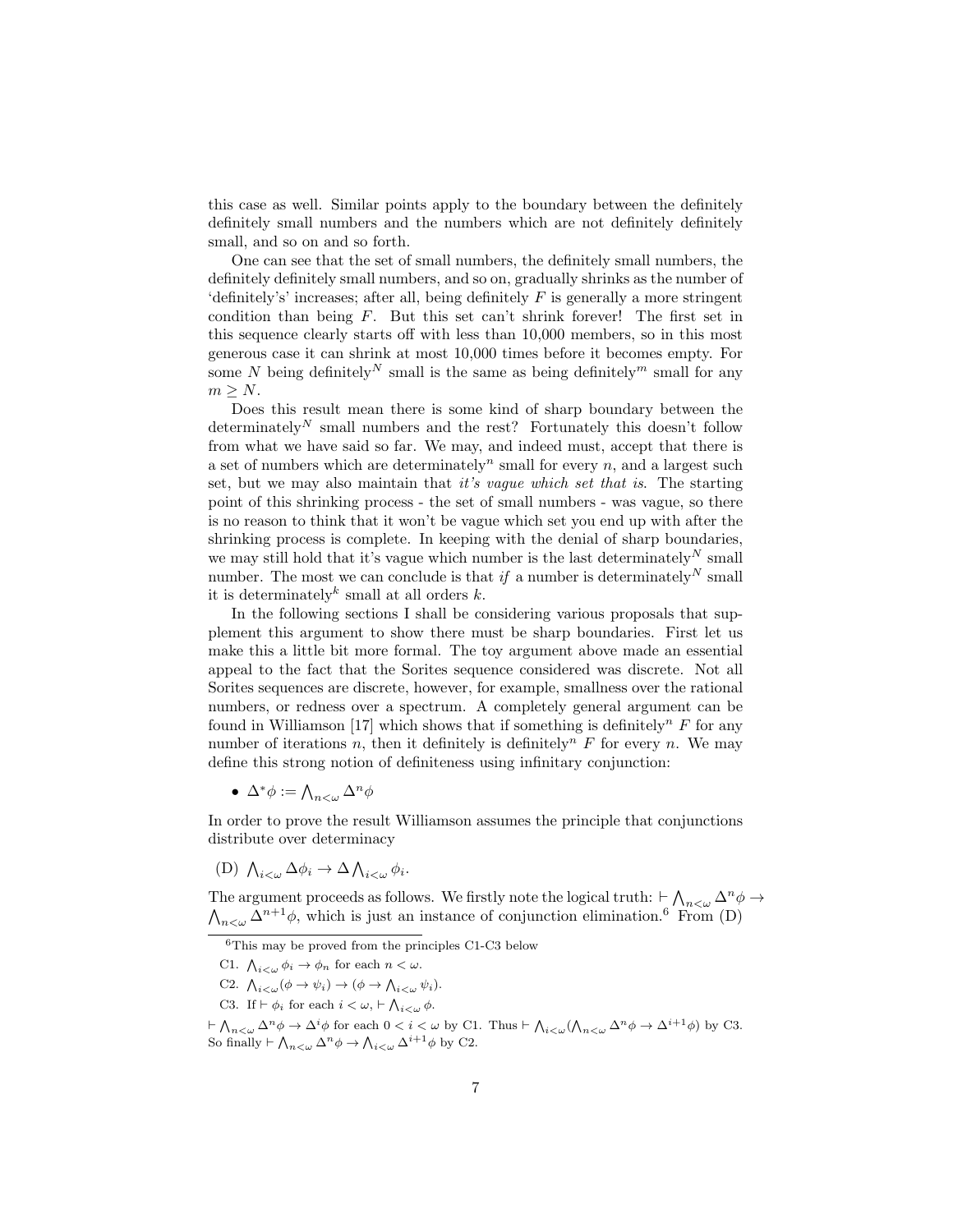we can immediately infer  $\vdash \bigwedge_{n<\omega} \Delta^n \phi \to \Delta \bigwedge_{n<\omega} \Delta^n \phi$ , i.e.

 $(+\Delta)$   $\vdash \Delta^* \phi \rightarrow \Delta \Delta^* \phi$ .

It should also be noted that none of these principles are characteristically classical, so this result extends to a number of non-classical logics.

#### 1.2 Is a conjunction of determinate truths determinate?

The most natural place to block Williamson's argument is to deny (D). This is Field's strategy in [12]. But is this denial at all plausible? I claim it isn't if we accept the following principle concerning vagueness:

If each constituent of a sentence is precise then the sentence itself is precise. (3)

Suppose for reductio that  $\bigwedge_{i\leq\omega}\Delta\phi_i$  but that  $\neg\Delta\bigwedge_{i\leq\omega}\phi_i$ . Since each  $\phi_i$  and infinitary conjunction are precise, it follows that  $\bigwedge_{i\leq\omega}^{\infty}\phi_i$  is precise by (3), i.e.  $\Delta \bigwedge_{i \leq \omega} \phi_i$  or  $\Delta \neg \bigwedge_{i \leq \omega} \phi_i$ . By assumption it's not true that  $\Delta \bigwedge_{i \leq \omega} \phi_i$ so  $\Delta \neg \bigwedge_{i\leq \omega} \phi_i$  must hold. By factivity we have  $\phi_i$  for each i and  $\neg \bigwedge_{i\leq \omega} \phi_i$ . this is a contradiction by C3.

It is interesting to note that if you accept the principle B, you can actually prove that a conjunction of determinate truths is determinate from the logic of conjunction alone (see appendix 3.2.) The thesis of this paper, however, is that once you have rejected B, you already have a satisfying response to the paradoxes of higher order vagueness available. It is to this principle we now turn.

### 1.3 Sharp boundaries from B

To show that 'determinately<sup>∗</sup> small' is a sharp predicate we must show that it can never be vague whether something is determinately<sup>∗</sup> small. We have so far shown that if a number is determinately<sup>∗</sup> small then it's not vague whether it's determinately<sup>∗</sup> small. If we could show that if a number is not determinately<sup>∗</sup> small then it's not vague whether it's determinately<sup>\*</sup> small, we would be able to get our conclusion from an instance of excluded middle and reasoning by cases: every number is either determinately<sup>∗</sup> small or it isn't, and in either case it is not vague whether it's determinately<sup>∗</sup> small. The arguments I shall consider work in favour of the completely general principle I have called  $(-\Delta)$ :  $\neg \Delta^* p \to \Delta \neg \Delta^* p$ . In conjunction with  $(+\Delta): \Delta^* p \to \Delta \Delta^* p$  we then have the problematic principle  $\Delta\Delta^* p \vee \Delta \neg \Delta^* p$  stating that there is never vagueness concerning what is determinate<sup>∗</sup> .

A simple way to close this gap would be to introduce the principle B:

$$
B: \neg p \to \Delta \neg \Delta p \tag{4}
$$

Here is how you prove  $(-\Delta)$  from B: we have  $\neg \Delta^* p \rightarrow \Delta \neg \Delta \Delta^* p$  by B. By contraposing  $(+\Delta)$  we have  $\neg \Delta \Delta^* p \rightarrow \neg \Delta^* p$ , so we also have  $\Delta \neg \Delta \Delta^* p \rightarrow \Delta \neg \Delta^* p$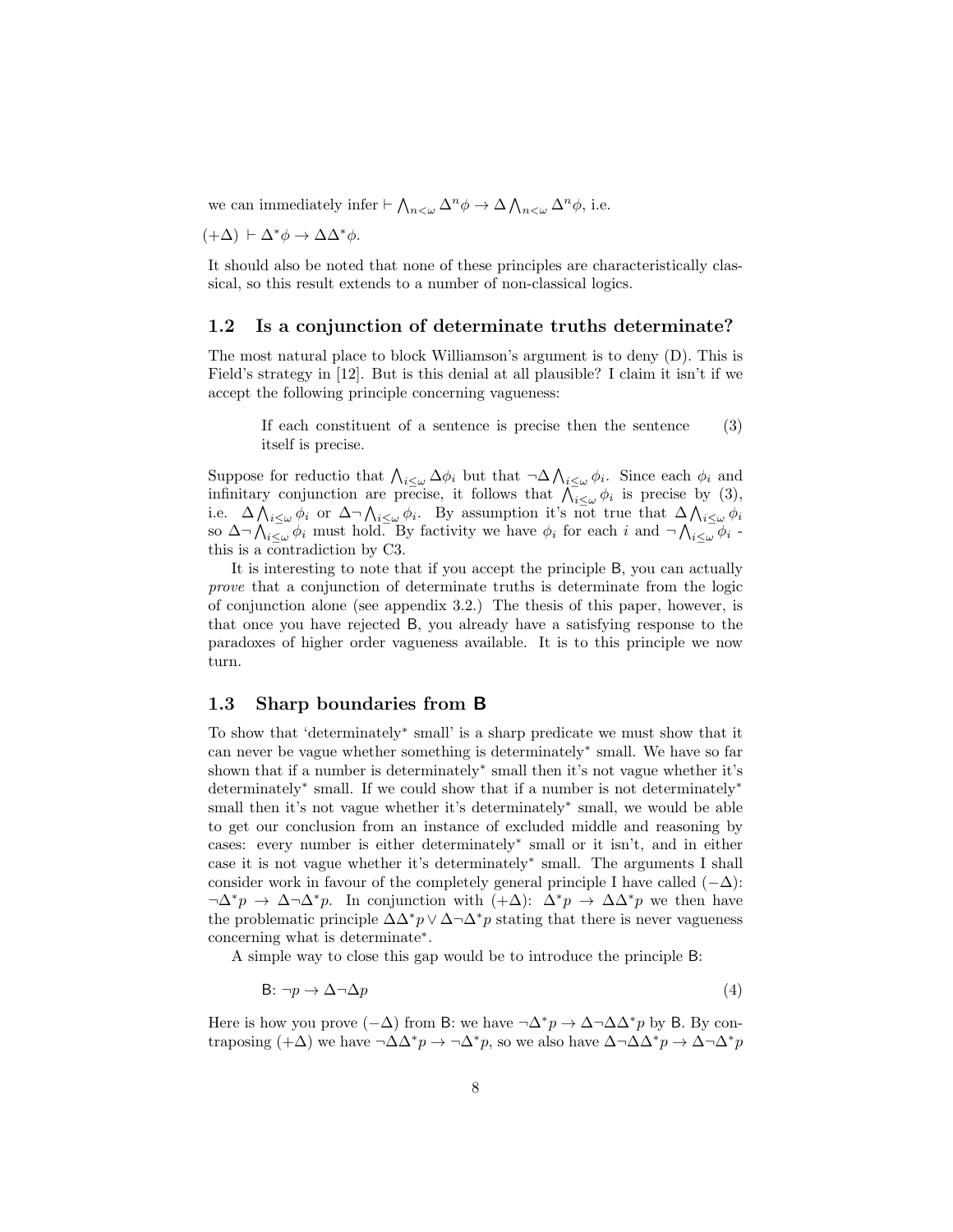by necessitation and an application of K. So by transitivity of the conditional we have  $\neg \Delta^* p \to \Delta \neg \Delta^* p$ .<sup>7</sup> Indeed, it is exactly this principle which is assumed in Williamson's discussion of these issues in [18].

The axiom B is motivated by Williamson's fixed margin models described in [17]. Williamson describes the class of Kripke frames  $\mathcal C$  which contains frames,  $\langle W, R \rangle$ , for which there is some metric over W,  $d(\cdot, \cdot)$ , and  $\alpha \in \mathbb{R}$  such that Rxy iff  $d(x, y) \leq \alpha$ . The motivation for this semantics is roughly the same whether we are epistemicist or some kind of supervaluationist. We should think of the members of  $W$  as precise interpretations of the language with the metric representing the degree of similarity between two interpretations. For example, suppose two interpretations,  $x$  and  $y$ , agree on how to interpret every expression, except  $x$  interprets 'small for a number less than  $100'$  as the numbers less than 14 and  $y$  as the numbers less than 13. These two interpretations should be considered quite close by the intended metric, which is to say that  $d(x, y)$  will be a relatively small number. A formula,  $\phi$ , is determinately true according to an interpretion, x, if  $\phi$  is true at all the interpretations similar enough to x. 'Similar enough' means the measure of their differences does not exceed  $\alpha$ . At the interpretation x described above, '2 is small for a number less than  $100'$  is determinately true because interpretations that disagree with  $x$  on this sentence are quite far away.<sup>8</sup>

It is clear that the accessibility relation of each such frame is symmetric: if the distance between x and y is less than  $\alpha$  then, the distance between y and x is less than  $\alpha$ . It is a standard fact that B is validated in all and only symmetric frames, so for any frame  $\langle W, R \rangle$  in C the axiom B is valid.

### 1.4 Mahtani on failures of B

In [14] Mahtani argues that since the term 'determinately' is itself vague, its interpretation ought to vary from point to point and that Williamson's models fail to capture this fact. The interpretation of 'determinately' technically does vary from interpretation to interpretation on Williamson's semantics - being determinate at x depends essentially on which interpretations are closest to x. However they do not vary in all the salient respects. In particular, all interpretations agree about how close an interpretation has to be to be 'close enough' in the relevant sense;  $\alpha$  is a fixed quantity throughout the model. In Mahtani's terminology the 'accessibility range' does not vary, when it should.

If each point, x, has its own accessibility range,  $f(x)$ , symmetry is no longer guaranteed. The distance between x and y may be less than  $f(x)$  but not less than  $f(y)$  (see figure 1.)

<sup>7</sup> It is interesting to note that B is not so central for the non-classical theorist. The problematic principle is the rule: if  $\vdash \phi \rightarrow \Delta \phi$  then  $\vdash \phi \lor \neg \phi$ . For example both Lukasiewicz and Field's recent logic have this principle. Once one has this principle and  $(+\Delta)$  all the problematic classical theorems concerning  $\Delta^*$  statements are provable. Things would be different, however, if we adopted the weaker rule: if  $\vdash \phi \rightarrow \Delta \phi$  and  $\vdash \neg \phi \rightarrow \Delta \neg \phi$  then  $\vdash \phi \vee \neg \phi$ .

 $8$ The closest interpretation to x which disagrees interprets 'is small for a number less than  $100'$  as the numbers less than 2, whereas x interprets that as the numbers less than 14. In this context this constitutes a fairly big difference.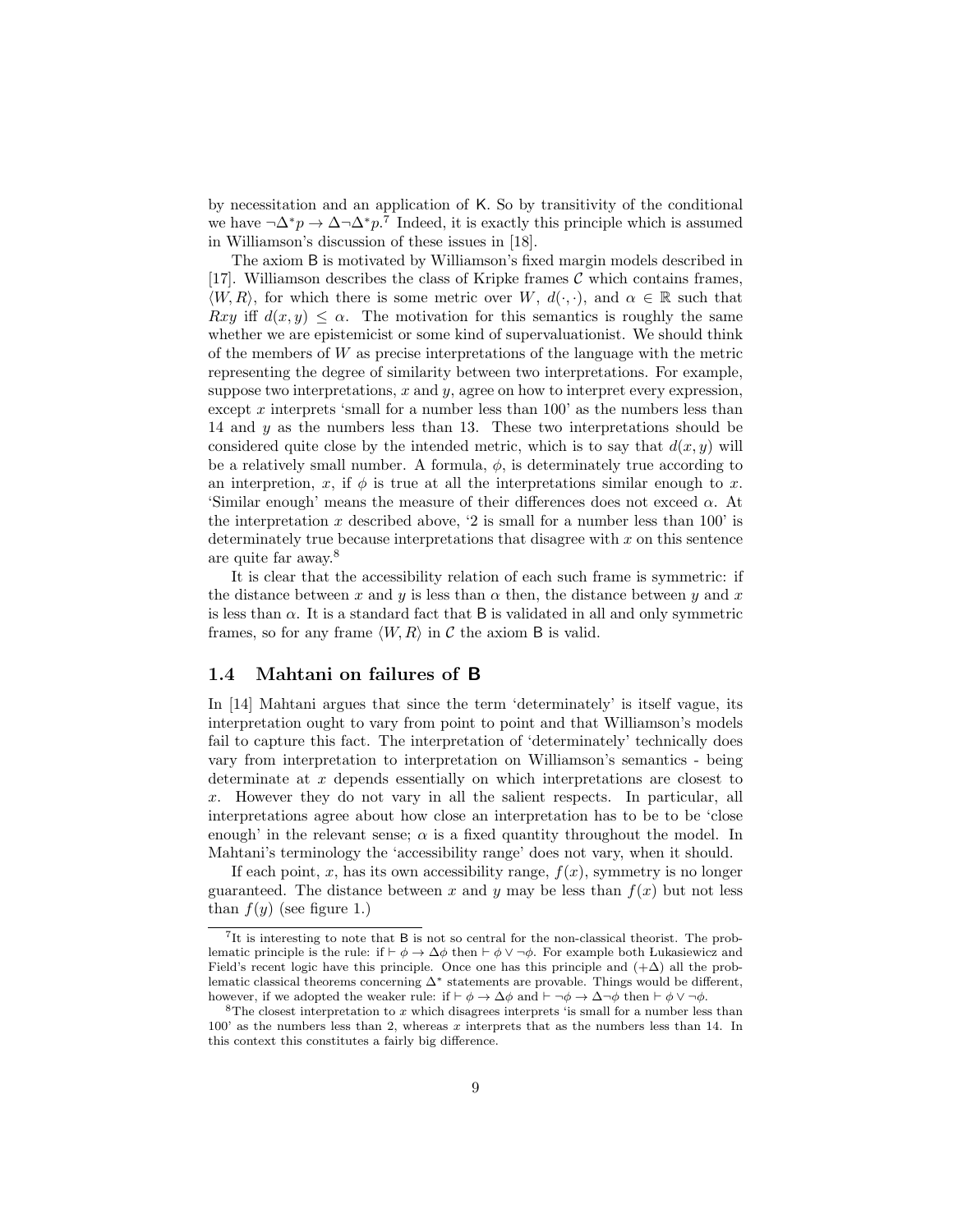

Figure 1: Mahtani's counterexample to B

### 1.5 Sharp boundaries from other principles

Our initial concern was whether it must always be a precise matter whether something is determinate<sup>\*</sup>. We noted that B was one way, but not the only way, to close the gap between Williamson's argument for (1) and this claim.

Unfortunately there is an infinite chain of weaker principles, all stated in the finitary language, that also prove that 'determinate<sup>∗</sup> ' is precise.

$$
\mathsf{B}^n\colon p \to \Delta(q \to \phi_n) \tag{5}
$$

where  $\phi_1 := \neg \Delta \neg p$ ;  $\phi_{n+1} := \neg \Delta \neg (q \wedge \phi_n)$ . And the principle

$$
B^* \colon \Delta(p \to \Delta p) \to (\neg p \to \Delta \neg p) \tag{6}
$$

For example, adding B ∗ to the infinitary language allows us to prove the problematic  $\neg \Delta^* \phi \rightarrow \Delta \neg \Delta^* \phi$ . By applying necessitation to  $( + \Delta)$ , which we are assuming at this point, we have:  $\vdash \Delta(\Delta^*\phi \rightarrow \Delta\Delta^*\phi)$ . However,  $\Delta(\Delta^*\phi \rightarrow$  $\Delta\Delta^*\phi$ ) →  $(\neg \Delta^*\phi \rightarrow \Delta \neg \Delta^*\phi)$ , is an instance of B<sup>\*</sup> in the infinitary language, so we can imediately infer  $(-\Delta)$ , i.e.  $\neg \Delta^* \phi \rightarrow \Delta \neg \Delta^* \phi$ , by modus ponens, as required.

In terms of frame conditions,  $B<sup>n</sup>$  characterises the the property that if  $Rxy$ then there are *n* points,  $z_1, \ldots, z_n$  such that  $Ryz_n, Rz_nz_{n-1}, \ldots, Rz_2z_1$  and  $Rxz_i$  for each i - i.e. if x sees y then you can get back from y to x in n steps which x can see.  $B^*$  characterises the the property that if  $Rxy$  then for some n, there are  $z_1, \ldots, z_n$  such that  $Ryz_n, Rz_nz_{n-1}, \ldots, Rz_2z_1$  and  $Rxz_i$  for each i - i.e. if x sees y then you can get back from y to x in finitely many steps which x can see. Call this latter property the 'backtrack' property. In the lattice of modal logics, KTB<sup>\*</sup> is the infimum of  $\{KTB^n \mid n \in \omega\}.$ 

As stated, any one of these axioms is sufficient to close the gap between (1) and the existence of sharp higher order cut-off points. I shall show that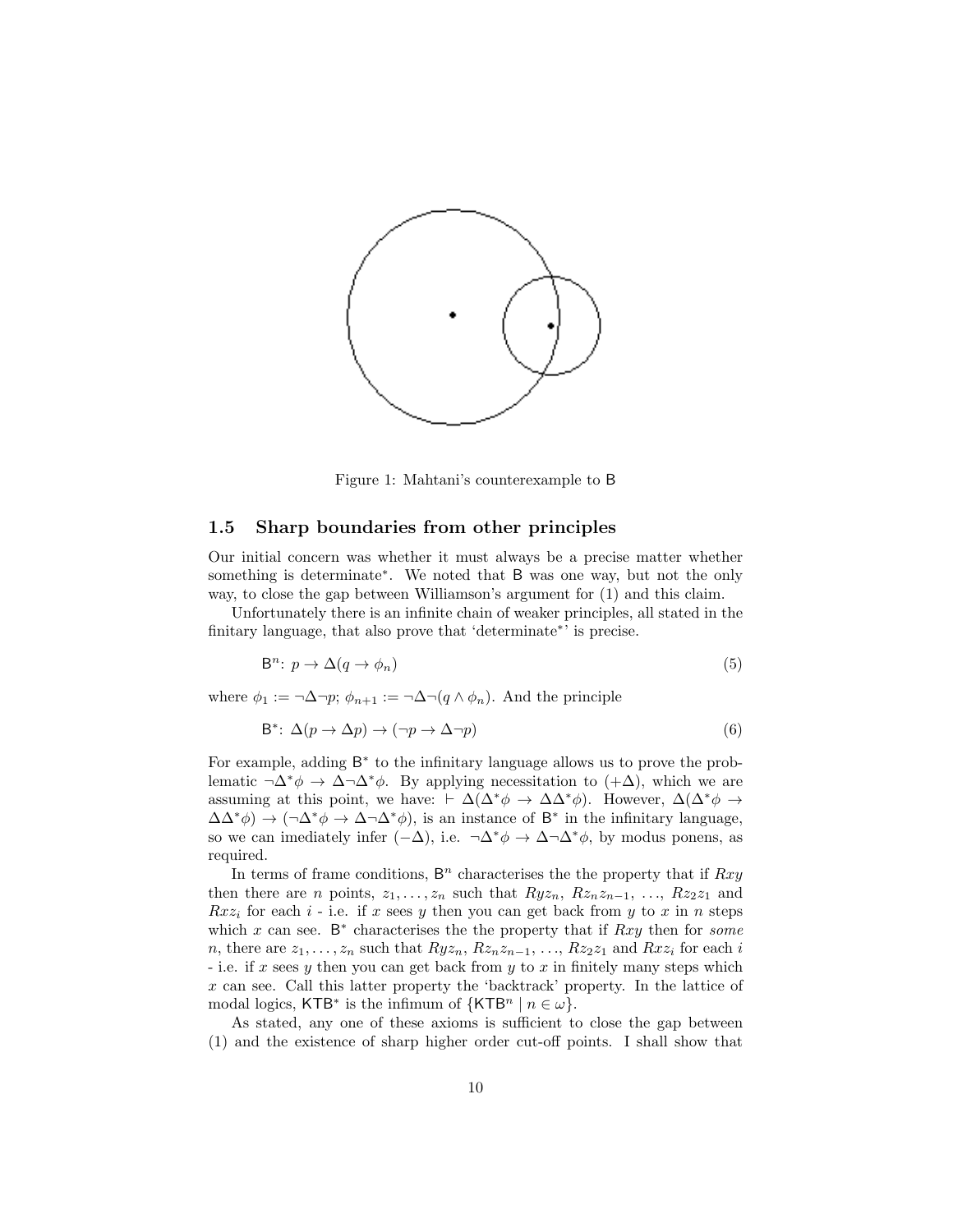each frame validating KTB<sup>n</sup> or KTB<sup>\*</sup> also validates  $\neg \Delta^* p \to \Delta \neg \Delta^* p$  and hence  $\Delta\Delta^* p \vee \Delta \neg \Delta^* p$ . Suppose the frame  $\mathcal{F} := \langle W, R \rangle$  validates KTB<sup>n</sup> or KTB<sup>∗</sup>. For any model based on F, if  $\neg \Delta^* p$  is true at x and Rxy then (a) for some n you can get from x to a  $\neg p$  world in n steps. (b) for some m you can get back to x from y in m steps. Thus you may get from y to a  $\neg p$  world in  $n + m$  steps, so y  $\forall y \not\vdash \Delta^{n+m} p$  and thus  $y \Vdash \neg \Delta^* p$ . But y was an arbitrary point accessible from x, thus  $x \Vdash \Delta \neg \Delta^* p$ . So  $x \Vdash \neg \Delta^* p \rightarrow \Delta \neg \Delta^* p$  for every x.

It should be clear by now that to properly demonstrate that we can consistently deny higher order precision we will need a more principled way of generating counterexamples. This is what I shall attempt to do in the next section.

## 2 A B-free solution

To deny sharp cut-off points at all levels we must reject the principles  $\mathsf{B}^n$  and B<sup>∗</sup>. The rest of this paper is an evaluation of the prospects of this proposal. The general strategy is to find models in which the claims 'there are borderline cases of being determinately<sup>\*</sup> (determinately<sup>n</sup>) small' ( $\exists x \nabla \Delta^* S x$ ,  $\exists x \nabla \Delta^n S x$ ) come out true. These models serve the purpose of showing that no contradiction can be derived from these assertions and plausible background assumptions. I attempt also to construct more realistic models, taking Williamson's fixed margin models as a starting point, to show that these principles are compatible with more realistic structural assumptions.

Below is a model which demonstrates that it is at least possible to deny sharp cut-off points at every level. Each node represents an interpretation of the language, with the number at each node representing the greatest number which satisfies 'small for a number less than 100' according to that interpretation. The truth value of each atomic statement of the form 'n is small' at a node is thus determined by whether number  $n$  is less than or equal to the number at that node. The truth values of extensional combinations of formulae are calculated as usual relative to a node, and a claim of the form ' $\Delta \phi$ ' is evaluated true at a node x iff  $\phi$  is true at every node accessible via an arrow from x.

No point can see a point which differs from it by more than one. The converse fails, however, since interpretations may differ radically in the interpretation of other expressions and might thus be inaccessible to one another. It is tacitly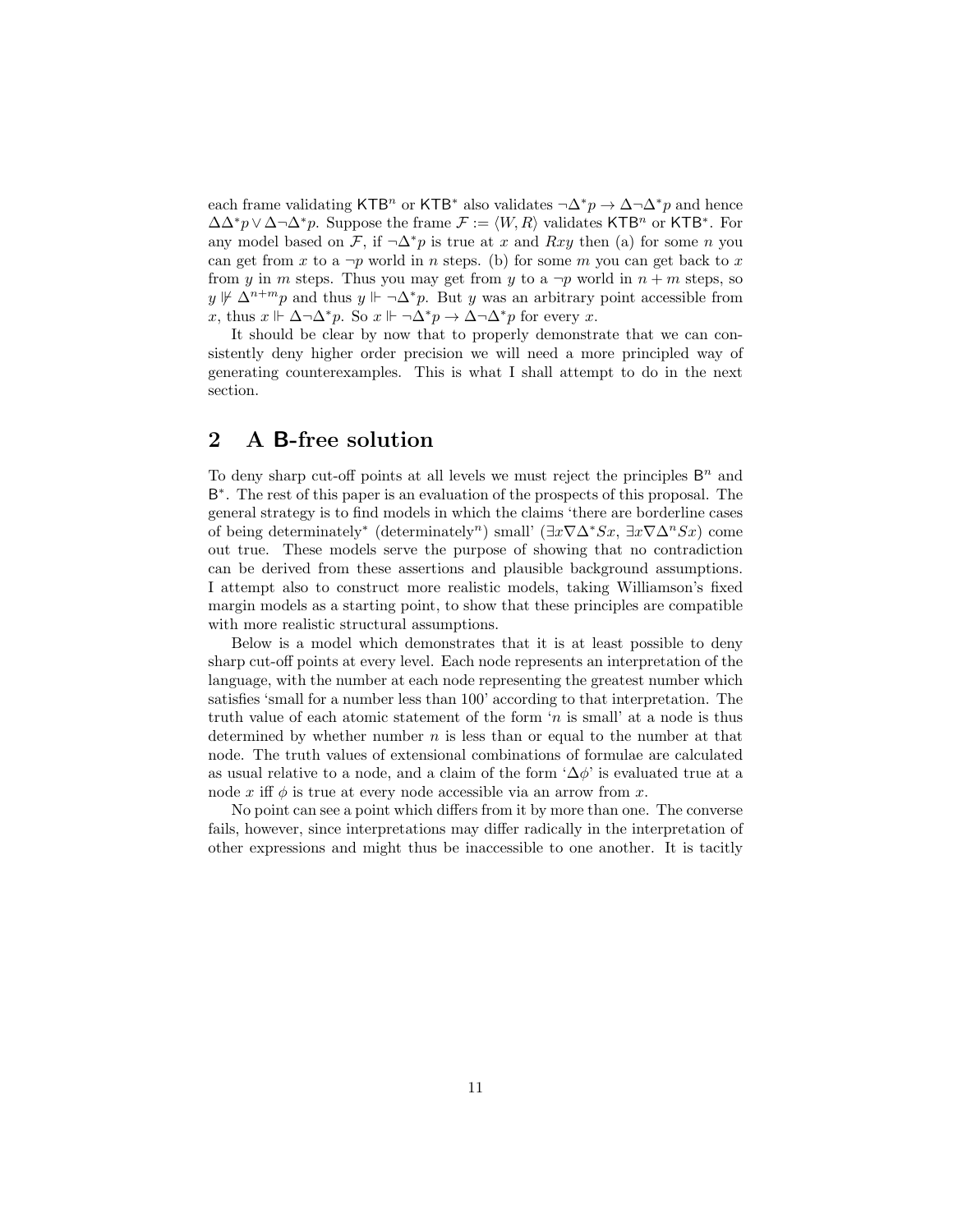assumed that every point sees itself.



Remember that 'the last small number' according to a point is the number written beside it, so 'the last determinately<sup>∗</sup> small number' at a point is the smallest number you can get to from that point by following the arrows. Note that the bottom node can see a node where the last determinately<sup>∗</sup> small number is 7: follow the arrow to the right. But it can also see two nodes where the last determinately<sup>∗</sup> small number is 8: follow the arrow up or left. Thus it is vague, at this point, whether the last determinately<sup>∗</sup> small number is 7 or 8. Indeed, it's vague whether it's determinate<sup>∗</sup> that 8 is small.

Of course we tried to make this model look realistic by having several points (we could have gotten away with two) and making sure that adjacent points didn't disagree substantially over the interpretation of 'small for a number less than 100'. However, it would be nice to have a general class of models that includes such models as a special case, but are also constrained by facts about vagueness in the same way Williamson's semantics was. In fact we can modify Williamson's fixed margin models in just the way Mahtani suggests to allow for variation in accessibility range. We must also make sure that close points don't interpret 'determinately' drastically differently, i.e. we must make sure close points have similar accessibility ranges. This motivates the following definition.

**Definition 2.0.1.** A v-frame is a triple  $\langle W, d(·, ·), f(·)\rangle$  where  $\langle W, d \rangle$  is a metric space, and  $f: W \to \mathbb{R}$  obeys the following:

(A) ∀w,  $v \in W$ ,  $|f(w) - f(v)| \leq d(w, v)$ 

A formula of propositional modal logic is valid on a v-frame  $\langle W, d, f \rangle$  iff it is valid on the Kripke frame  $\langle W, R \rangle$  where  $Rxy$  iff  $d(x, y) \le f(x)$ . We shall talk about a v-frame and it's associated Kripke frame interchangeably from now on.

The elements of  $W$  are to be thought of as interpretations or precisifications of the language, with the metric d representing how close they are to one another. A formula is determinately true at an interpretation if it is true at all nearby interpretations. What counts as nearby the interpretation  $w$  is determined by  $f(w)$ : v is nearby w when the distance between them according to d is less than  $f(w)$ . Note that what counts as 'nearby' depends on the precisification - the constraint (A) says, roughly, that the closer two interpretations are, the less they can differ over their interpretation of 'nearby'.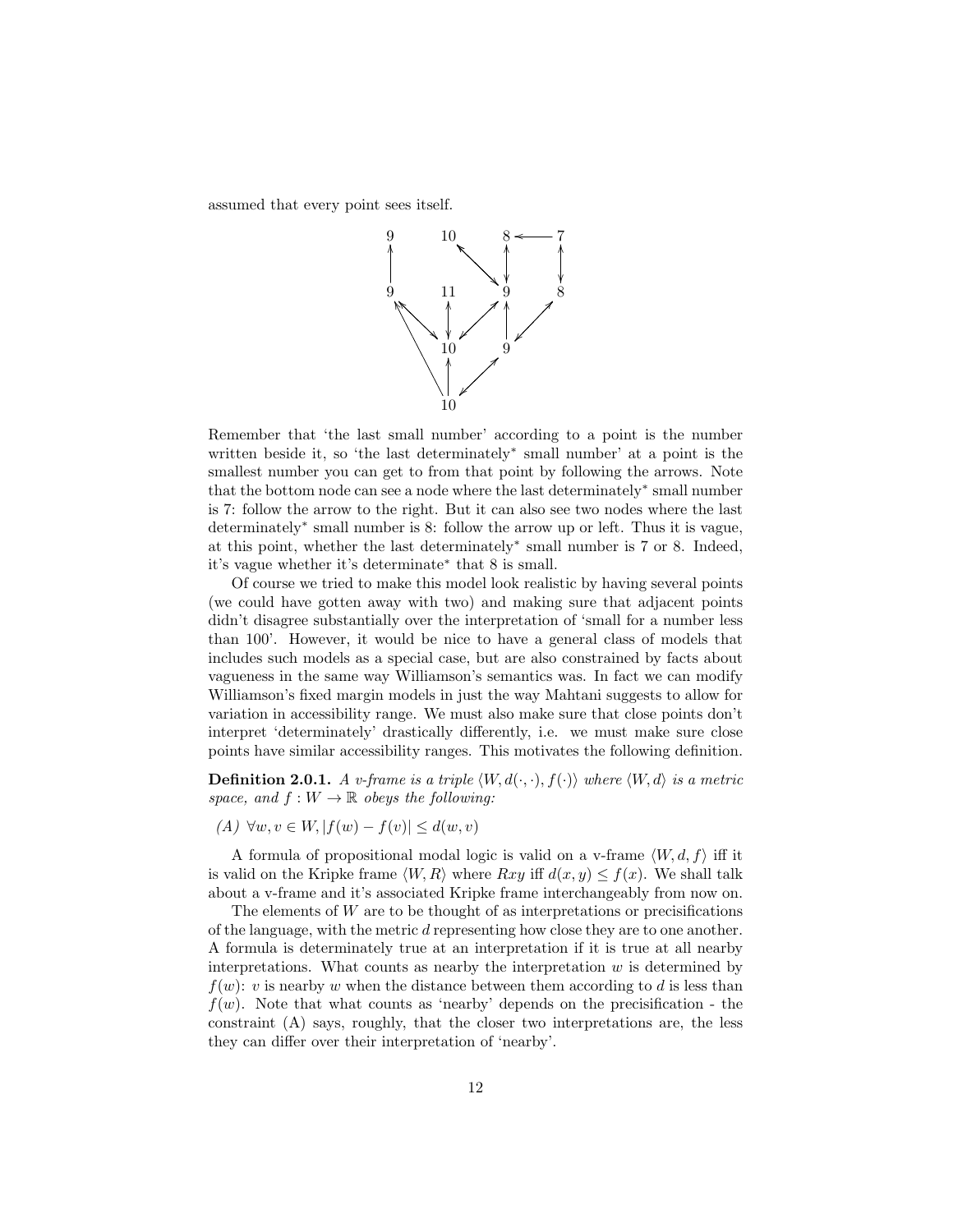A useful fact is that there is a natural way to assign a metric over a (generated) Kripke frame. Simply assign a length to each arrow and define the distance between x and y to be the length, ignoring the direction of the arrows, of the shortest path between x and y. With a bit of fiddling one can show that the model above is generated by a v-frame in this way. The fact that one can refute  $B<sup>n</sup>$  and  $B<sup>*</sup>$  over v-frames follows also from the more general fact that the logic of v-frames is KT (see the appendix.)

### 2.1 Realistic frames

Let us consider a toy propositional language whose only atomic sentences are English sentences of the form: 'a is red', where a ranges over names for colours in a fixed colour spectrum. It is natural to suppose the interpretations of this language are completely specified by the cutoff point for 'red' along this spectrum of colours. Each colour can be represented by a real number, and the distance between two interpretations can be modelled as the difference between the two numbers representing the cutoff points for those interpretations. Thus the metric of our v-frame is the standard notion of distance on R.

This suggests a very natural class of v-frames for modelling vague languages: those based on Euclidean space,  $\mathbb{R}^n$ , where the dimension n is the number of vague predicates in the language. The good news about these v-frames is that each of the problematic principles  $\mathsf{B}^n$  are refutable. To refute  $\mathsf{B}^n$  we consider the standard metric over R. Let  $\epsilon = \frac{1}{2^{n+1}}$ . Stipulate that  $f(0) = 1$ , that  $f(x) = f(-x) = \epsilon$  for  $x \in \mathbb{R} \setminus [-1 + \epsilon, 1 - \epsilon]$  and  $f(x) = 1 - x$  for  $x \in (0, 1 - \epsilon]$ and  $x - 1$  for  $x \in [\epsilon - 1, 0]$ . It is easy to check this satisfies condition (A) and is a v-frame. Now 0 can see 1, yet the shortest path back from 1 takes  $n + 1$ steps, thus  $B<sup>n</sup>$  does not hold. Note that in this model there are no points which can only see themselves, i.e. no points, x, such that  $f(x) = 0$ .

The counterexamples traded on the idea that for any  $n$  one can find a vframe based on an  $\epsilon$  small enough to ensure that the longest path from 1 to 0 is longer than *n*. There is, however, no single model which refutes all the  $B<sup>n</sup>$ simultaneously. Indeed it is not hard to show that v-frames based on  $\mathbb{R}^n$  where no points have a 0 accessibility range has the backtrack property: if  $x$  sees  $y$ , then there is a finite path  $z_0, \ldots, z_n$  such that y sees  $z_0, z_0$  sees  $z_1, \ldots, z_n$  sees x and x sees each  $z_i$ . Thus it follows that  $\mathsf{B}^*$  holds in these frames (see figure 2.) Intuitively, the closer a point is to  $x$ , the closer in diameter it's accessibility range must be to  $x$ 's thus one always can find a path leading back to  $x$ :

For our purposes this result would be devastating. It would entail, for example, that being determinately<sup>∗</sup> red had completely precise boundaries, and this brings along with it all the problematic consequences already mentioned.

An obvious place to resist the result is to deny that the accessibility range of any point must be non-zero. Relaxing this constraint is independently motivated. Suppose we are working with the toy language described above, and the ordering of the relevant colour spectrum is not only dense but complete in the sense of containing a limit for any converging sequence of points (thus,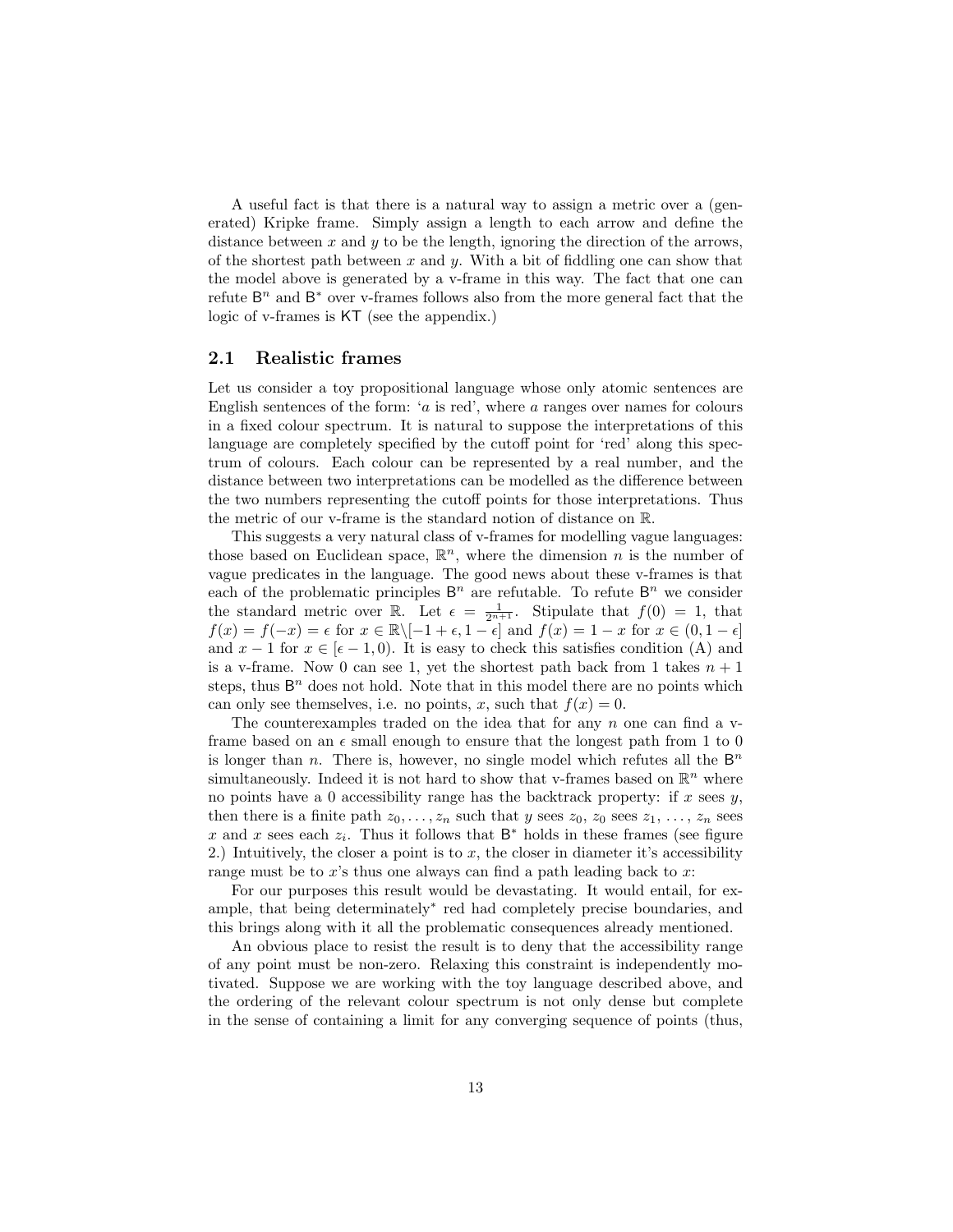

Figure 2: The validity of  $B^*$ : x sees a far out point on the edge, yet there is a finite path back to  $x$ .

for example, it's structure is like that of  $\mathbb{R}$ , but not of  $\mathbb{Q}$ .)<sup>9</sup> If one made the assumption that  $f(x) > 0$  for any interpretation x, it follows that no colours in the spectrum are determinately<sup>∗</sup> red. It is sufficient to show that any two interpretations, represented as real numbers,  $x$  and  $y$ , can be connected by a path. Without loss of generality we may assume that  $x < y$ . Let  $(a_n)_{n \in \omega}$ denote the sequence  $x, x + f(x), x + f(x) + f(x + f(x)), \dots$ , i.e.  $a_0 := x$  and  $a_{n+1} = a_n + f(a_n)$ . If  $a_n < y$  for each n then  $(a_n)_{n \in \omega}$  must clearly converge as it is a bounded monotonic sequence. Let  $a_{\infty}$  be the point it converges to. I claim that  $f(a_{\infty}) = 0$ , contradicting the assumption that  $f(x) > 0$  for any x. By condition (A) on v-frames we know that  $|f(a_{\infty}) - f(a_n)| \le a_{\infty} - a_n (= d(a_{\infty}, a_n))$ for each  $n$ . However, since the right hand side converges to  $0$  as  $n$  increases, and  $f(a_n)$  converges to 0, it follows that  $f(a_\infty) = 0$ .

Once one moves away from the simple toy example, v-frames based on  $\mathbb{R}^n$ become implausible for other reasons. For example, suppose now we are considering a language in which the only atomic sentences are of the form 'a is red' and 'a is orange' for a a colour in a fixed spectrum. Modelling this language using  $\mathbb{R}^2$  would be overly simplistic because the interpretation of 'red' and 'orange' are not independent. Any assignment of cutoff points that allowed 'red' and 'orange' to overlap should be intuitively very far away from the intended interpretation. Thus an interpretation that says that the red colours end at the colour representend by 10 and orange starts at the colour represented by 9 should be very far away from the sensible interpretation that says red ends

<sup>&</sup>lt;sup>9</sup>If one were to object that some fact about colours prevents the existence of such a spectrum, we could modify the example to be about the vague predicate 'small' as applied to real numbers.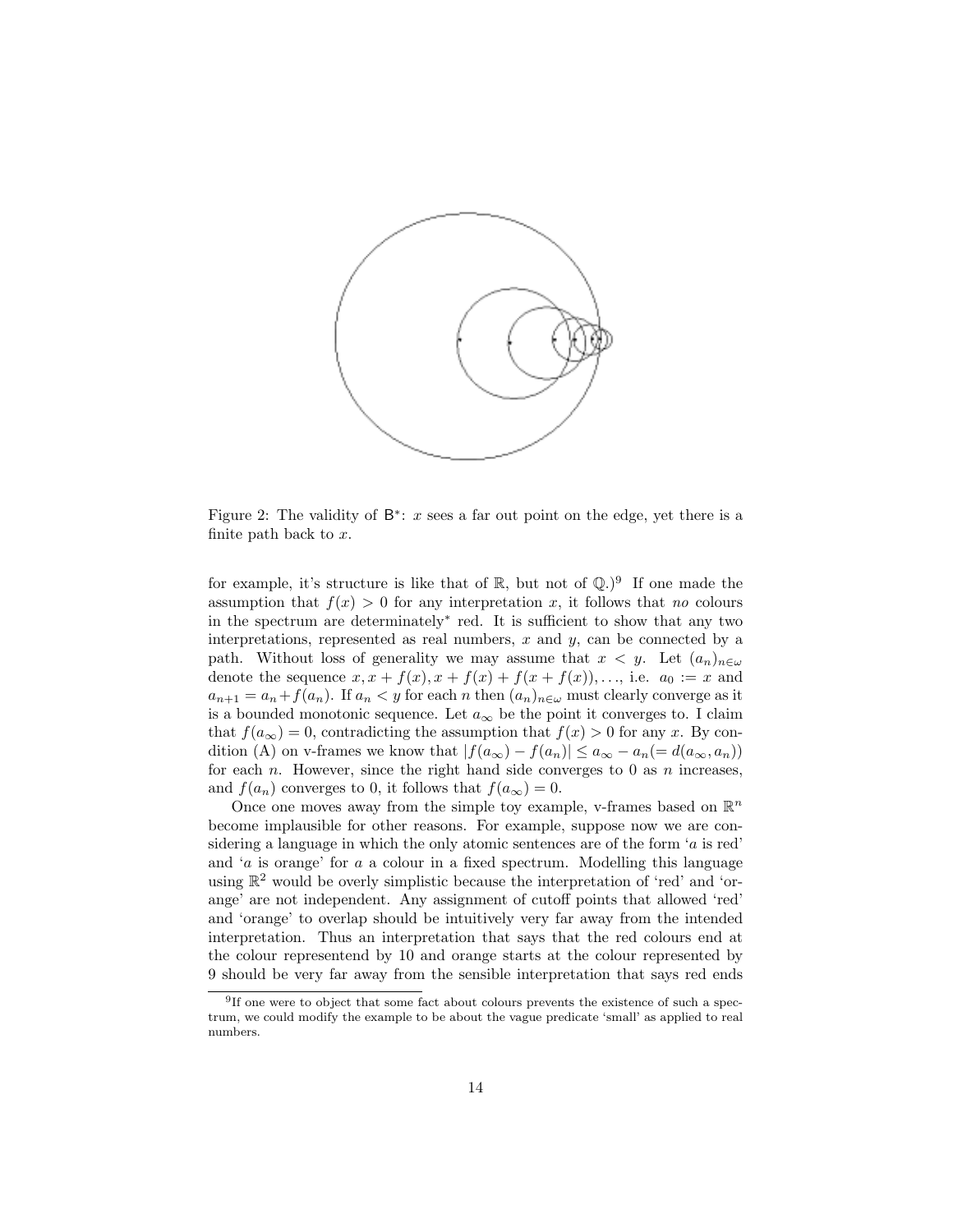at 9 and orange starts at 10. However their distance according to the standard at 9 and orange starts at 10. However their distance according<br>metric on  $\mathbb{R}^2$  is relatively small:  $\sqrt{2} = \sqrt{(10-9)^2 + (9-10)^2}$ .

A final worry in this ballpark is that even if  $\mathbb{R}^n$  v-frames aren't suitable for modelling vagueness, the correct models might still have enough  $\mathbb{R}^n$ -like properties to guarantee that the backtrack properties hold. Let me finish by considering two such properties we might quite plausibly expect to hold in any realistic model:

- Density: for any x and y there is a z such that  $d(x, z)$ ,  $d(y, z) < d(x, y)$ .
- Closeness: Whenever  $d(x, y) \leq f(x)$  there is a z such that  $d(y, z) \leq f(y)$ and  $d(x, z) < d(x, y)$ .

However, neither of these principles, even in tandem, ensure that the relevant v-frame has the backtrack property. A simple example would be to let  $W :=$  $[0, 1) \cup (2, 3], d(x, y) = |x - y|, f(x) = 1.5$  for  $x \in [0, 1)$  and  $f(x) = 1$  for  $x \in (2,3]$ . Anything in the range  $(\frac{1}{2},1)$  can see points in  $(2,3]$ , but there is no path from a point in  $(2, 3]$  to a point in  $[0, 1)$ . Furthermore this v-frame is both dense and close. These examples are *gappy*: for a given point  $x$ , there may be a range of real numbers  $[\alpha, \beta]$ , such that the distance between x an another point is never in  $[\alpha, \beta]$ .

### 2.2 Precise ranges

When considering the simple model presented in this section one might object that it is no better to say that determinately 7 or 8 is the last determinately<sup>∗</sup> small number (although it's indeterminate which) than to say that determinately 7 is the last determinately<sup>∗</sup> small number. Indeed, it seems just as bad to say that the location of this cut-off point is vaguely located over a precise range as it is to say that it is precisely located somewhere.

One might question the intuition that this is just as bad. After all, if we consider the vague predicate 'Small for a number less than 10' it seems fair enough to say that, determinately, either 3 or 4 is the last small number less that 10, although it's indeterminate which. 'small for a number less than 3' seems to be precise.

However there is no need to challenge the intuition. For according to that model there is no precise range in which the last determinately<sup>∗</sup> small number vaguely falls. At the leftmost and middle point the bottom node can see it's vague whether the last determinately<sup>∗</sup> small number is 8 or 9, and at the rightmost point it's vague whether it's 7 or 8. Indeed this is not just a peculiarity of our model. The contrapositive of  $(+\Delta)$  says  $\neg \Delta \Delta^* p \rightarrow \neg \Delta^* p$  so can show fairly easily that  $\nabla \Delta^* p \to \nabla \nabla \Delta^* p$ .<sup>10</sup> In other words, if it's vague whether p is determinate<sup>∗</sup> then it's vaguely vague.

<sup>&</sup>lt;sup>10</sup>Proof: let q be  $\Delta^* p$ , so that we have  $\neg \Delta q \rightarrow \neg q$ . So  $\nabla q \rightarrow (\neg q \wedge \nabla q)$  by definitions and prositional logic. Since we can prove the consequent is not determinate, we can prove in K that the antecedent is not determinate, i.e. we can prove  $\neg \Delta \nabla q$ , so  $\nabla q \to \neg \Delta \nabla q$ . Since  $\nabla q \to \neg \Delta \neg \nabla q$  we have  $\nabla q \to \nabla \nabla q$ . Indeed, given the equivalence between q and  $\Delta^n q$ , it is possible to show that  $\nabla q \to \nabla \Delta^n q$  for any *n* whatsoever.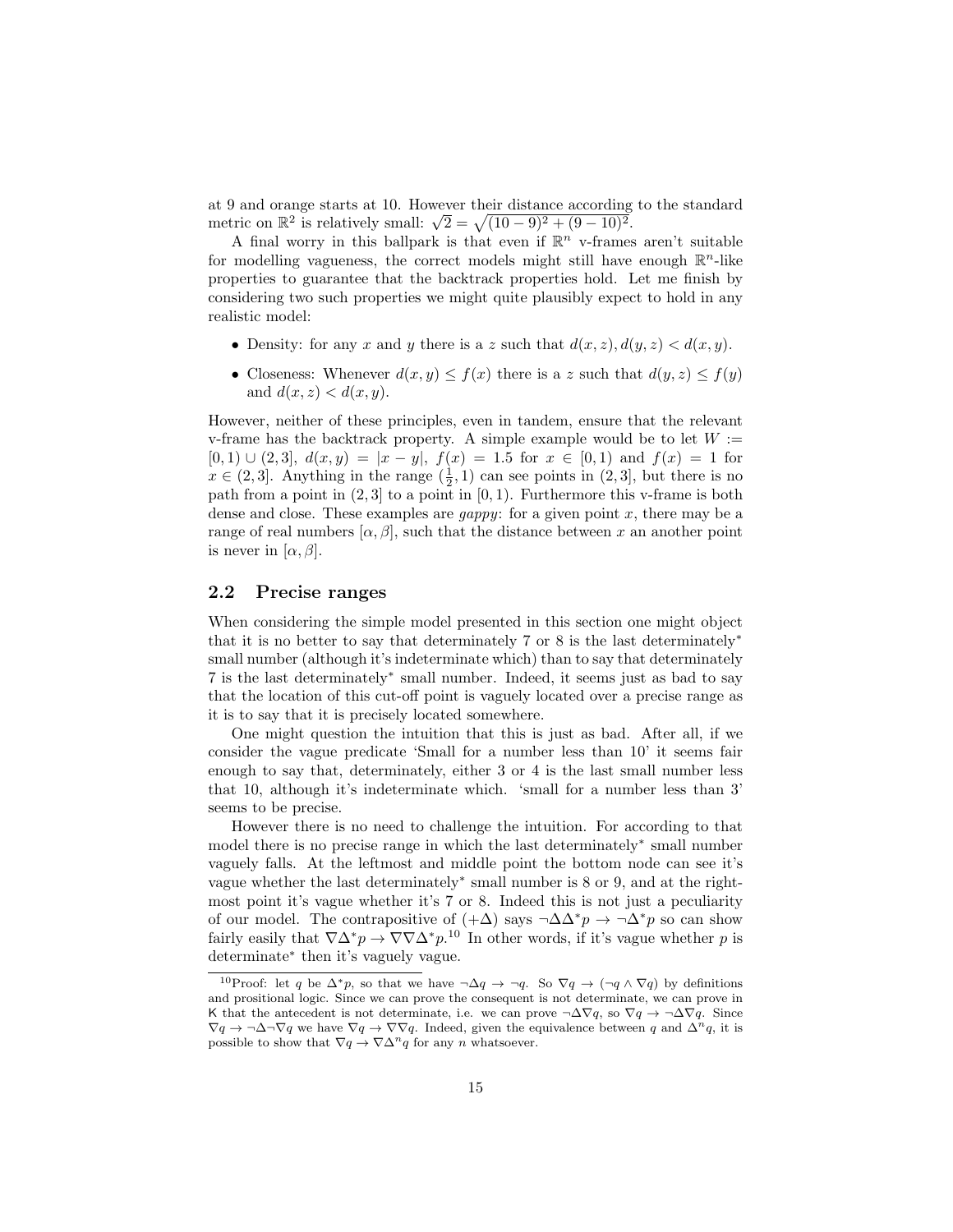How much of a limitation does this place on our solution? Must we retract all our claims about there being no sharp cut-off points for 'determinately<sup>∗</sup> small' - must we retract them not because they are false, but because they are vague? Evidently we must retract specific claims of the form 'it is vague whether  $p$  is determinate<sup>∗</sup> ' since they are all at best vague. I claim this is an advantage of the theory, even, since we can avoid the objection that we must have a precise range in which the last determinately<sup>∗</sup> small number falls.

What about the crucial claim that it is vague where the last determinately<sup>∗</sup> small number lies? This claim still stands, and is determinate. In our model not only is it vague, at the bottom node, where the last determinate<sup>∗</sup> number lies, but it's determinately vague where the last determinate<sup>∗</sup> small number lies. This should not be puzzling for the classicist - it is standard to allow it to be determinate that there are  $F$ 's whilst denying the existence of a determinate F. It is no different for the complex property of being vaguely determinately<sup>\*</sup> small.

### 2.3 The Forced March Sorites and Assertion

One of the more puzzling issues relating to vagueness and higher order vagueness is the so-called 'forced Sorites march.' One is to imagine that you are to be presented with the elements of a Sorites sequence for F in succession, and in each case you are required to say to the best of your ability whether the element is  $F$  or not. The puzzle is that there must surely be a first element at which you stop saying 'yes, it's  $F'$  and switch to doing something else. Perhaps that is saying 'no, it's not  $F'$ , or saying 'I don't know' or perhaps it is not saying anything at all. The point is, whatever one does, it seems one is committed to a sharp boundary. (For simplicity I shall confine attention to the responses: 'yes', 'no', 'I don't know', 'it's indeterminate' and saying nothing at all. Other responses are available: 'I'm not sure whether I know or not', 'I don't know whether it's determinate', 'it's indeterminate whether it's indeterminate', and so on, but since these iterations get less and less relevant to the question you're being asked to answer, silence is often a better response even if these answers are known.)

The notion of commitment here is a pragmatic one: which propositions are assertable, i.e. which answers are appropriate in a forced march, depends on the truth of the commitments of an assertion of that proposition. An assertion that  $p$  commits you to  $q$  iff, had you been as knowledgeable as possible, your assertion would have been appropriate if and only if  $q<sup>11</sup>$ . The view I defend states that the strongest proposition an assertion that  $p$  commits you to is the proposition that it is determinate that  $p$ . Provided you're as knowledgeable as you can be about the relevant facts,  $p$  is assertable (ignoring other pragmatic factors) when p is determinate. Thus, for example, saying 'yes, a is  $F'$  to a

 $11$ If you are not as knowledgeable as you could be then we have only the principle that your assertion is appropriate *only if* its commitments are true. It is only if you have the relevant background knowledge that the truth of the assertions commitments guarantees the appropriateness of the assertion as well.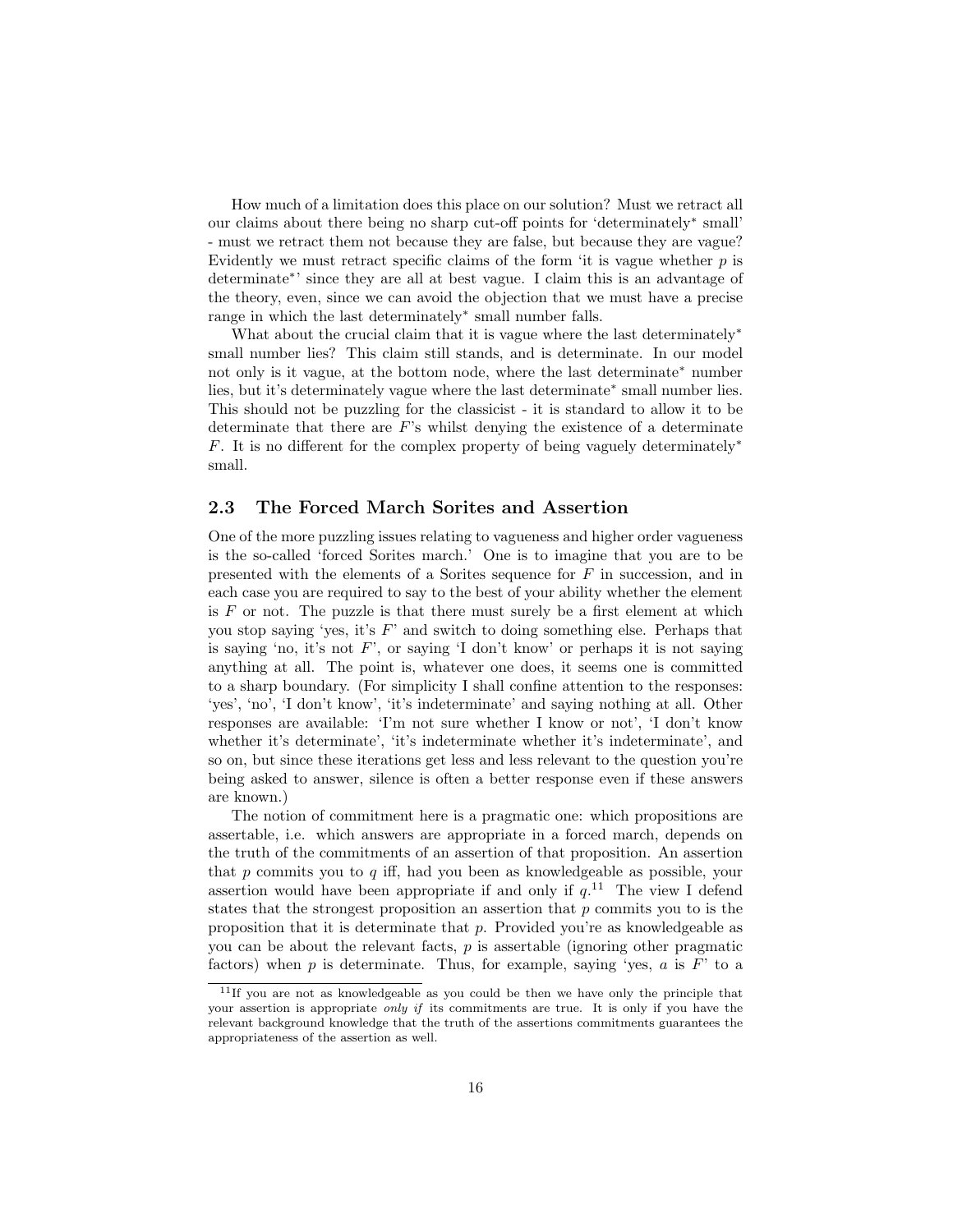given question commits you to a being determinately  $F$  – you should not say this if you think it's vague whether  $a$  is  $F$ . If you say 'it's vague' then you are committed to it's being determinate that it's vague whether  $a$  is  $F$ , and so on. Not saying anything is importantly different from saying 'I don't know', for the latter commits you to the determinacy of your not knowing, which (I shall argue) entails that you have the ability to know that you don't know. If you don't know whether you know something you are better of staying quiet than saying 'I don't know.'

My case revolves around the principles like the following

If it's not vague whether Harry is bald, i.e. if it's a precise matter whether Harry is bald, then one can in principle know whether Harry is bald. (7)

Why might someone object to this principle? Of course, the *general* principle that all precise propositions have knowable truth values might fail for reasons not relating to vagueness at all. But I take it that if the above instance fails at all it fails for reasons relating to the vagueness of 'bald'.

I espouse the principle. According to an opposing view it might be impossible to find out whether Harry is bald, even if it is a determinate matter whether he's bald. According to classical treatments of vagueness it is possible for a proposition to be both precise, and for it to be vague whether the proposition is precise. In these cases, the opposing view claims, it is not possible to know whether  $p$ , even though  $p$  is precise. In these cases the obstacle to our knowing is not vagueness (the proposition in question is precise) but second order vagueness. It is very natural, on this view, to also count higher orders of vagueness as sources of ignorance in the same way.<sup>12</sup>

The view that vagueness and only vagueness is responsible for ignorance gives a more intuitive explanation of the phenomenon. The easiest way to explain to a non-philosopher the philosophical notion of vagueness is by saying it's whatever prevents us from knowing whether a given person is bald when we know all the relevant facts about hair number and distribution. Clearly the kinds of reasons we can't know whether a given person is bald or not, even if we know all the facts about hair number and distribution, forms some sort of natural kind. The simplest theory simply identifies vagueness with this obstacle to knowledge.<sup>13</sup> As we proceed, we shall see that the simple view does a much better job at explaining the puzzles of higher order vagueness.

The converse of (13) seems to be relatively uncontroversial, so given what I have said so far it is reasonable to assume that both (13) and it's converse are determinate – in other words the following principle is determinate: one can in principle know whether Harry is bald if and only if it's a precise matter

<sup>12</sup>An explicit example of this view can be found in Fine [13].

<sup>&</sup>lt;sup>13</sup>One might prefer to simply introduce a separate name for whatever this obstacle to knowledge is: schmagueness. Arguments analogous to those in this paper would demonstrate that schmagueness iterates non-trivially, and strictly analogous puzzles for higher order schmagueness arise as for vagueness.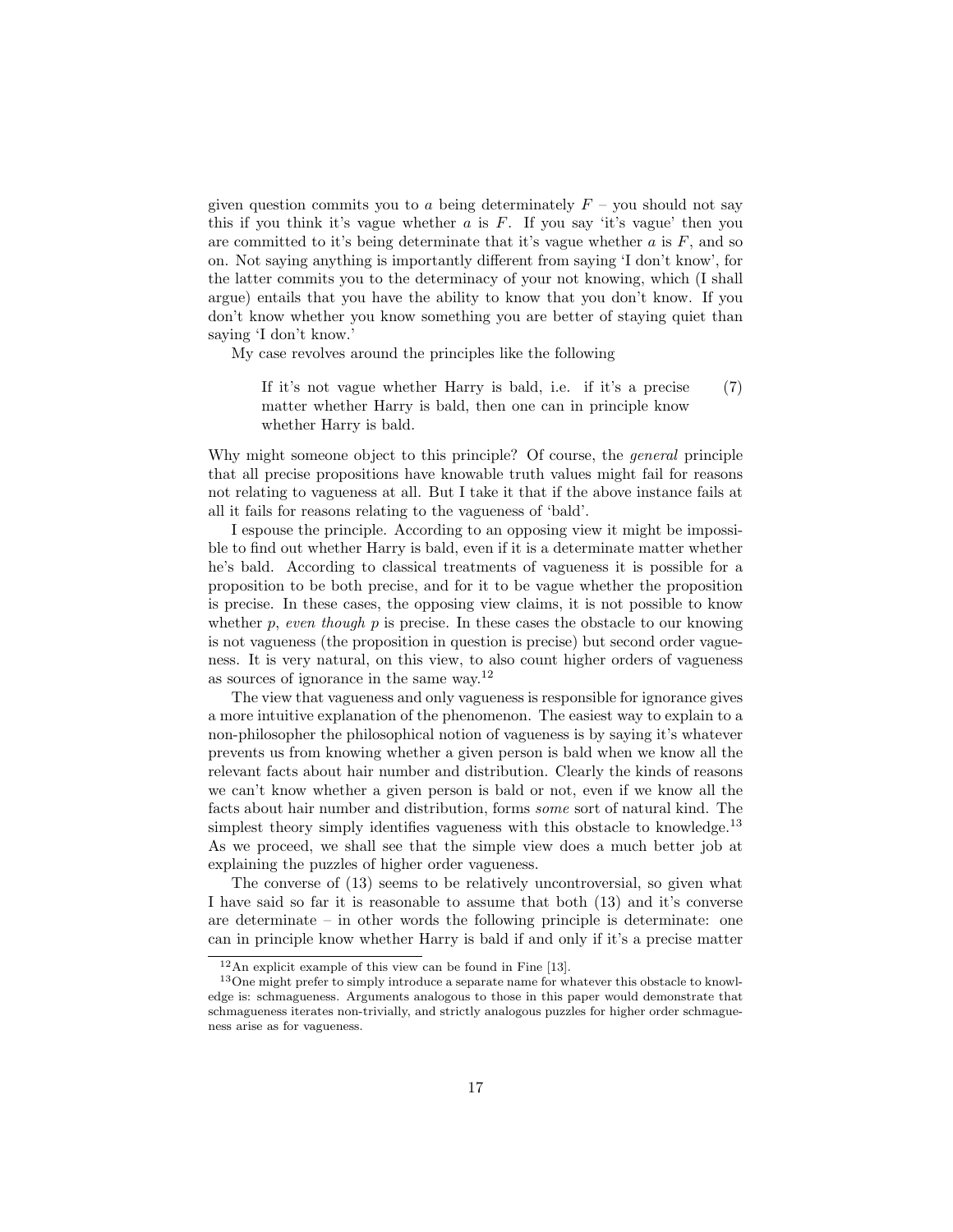whether he is bald.<sup>14</sup> It is a consequence of this, in the standard logic of determinacy (which includes the K principle), that if it's vague whether Harry is determinately bald, it's vague whether we can know that he's bald. Assuming that the respondent knows as much as she can about Harry's head, it follows that it's vague whether she in fact knows that he's bald, and it thus also presumably vague whether it's permissible to assert that Harry is bald in such circumstances. None of this should be intrinsically surprising given the inherent vagueness of the relevant notions of possibility, knowledge, permission and assertion.<sup>15</sup> In summary: in a forced march, if you know as much as you can about the situation then 'it's determinate that  $p'$ , 'you know that  $p'$  and 'it's assertable that  $p'$  are all coextensive operators.

The companion to this view about knowledge is the view that the strongest proposition an assertion that  $p$  commits you to is the proposition that  $p$  is determinate. If one is as knowledgeable as possible, then one knows  $p$  iff  $p$  is determinate. Since, ignoring other pragmatic factors, an assertion is appropriate iff it's knowledgeable, it follows that an assertion that  $p$  commits you to no more than the claim that  $p$  is determinate in a forced march. In contrast, the companion to the opposing view about knowledge has it that the strongest proposition an assertion that  $p$  commits you to is the proposition that  $p$  is determinate<sup>∗</sup> .

Let us apply this theory of commitment to the forced march Sorites. We may consider the possible responses in turn. Certainly saying 'yes' up to a certain point, and then saying 'no' commits one to sharp boundaries, for that is to commit one to the elements being determinate cases up to a certain point, and determinate non-cases from there on. This is just what it is to say that F is sharp. To respond by saying 'yes' up to a certain point,  $a_n$ , and then continue by saying 'it's indeterminate' or 'I don't know', is slightly more complicated. This commits one to the determinacy of  $Fa_1, \ldots Fa_n$ . Asserting that it's indeterminate that each of  $a_{n+1} \ldots a_m$  is F commits one to the determinacy of  $\nabla Fa_{n+1} \dots \nabla Fa_m$ . Thus we are committed to the following:  $\Delta Fa_n$ and  $\Delta \neg \Delta Fa_{n+1}$ . This is not a commitment to sharp boundaries, but in a standard Sorites (without gaps) one would not expect there to be a determinate F adjacent to a determinately not determinate  $F$ . It is thus plausible to assume that this response pattern commits you to some falsehoods; this this pattern of assertions is inappropriate. Finally, if we assume the respondent knows as much as she can about the relevant background precise facts, then her knowledge is coextensive with what's determinate, so if she answers 'I don't know', we may reason as above.

On the other hand, saying 'yes' up to a certain point, and then saying nothing

 $14$ I am using 'can' here in a way that guarantees that you cannot know that p if p is false. 'can' cannot simply mean metaphysical possibility here because many false propositions are true, and even known, in some metaphysically possible world.

 $15I$  take it that the same Sorites sequence that shows that 'x is bald' is vague, shows that 'it's possible to know that x is bald' and 'it's appropriate to assert that x is bald' are vague. I am further claiming that the vague instances of the latter two predicates are precisely the second order vague instances of the former, and the determinate instances of the latter are the determinately determinate instances of the former.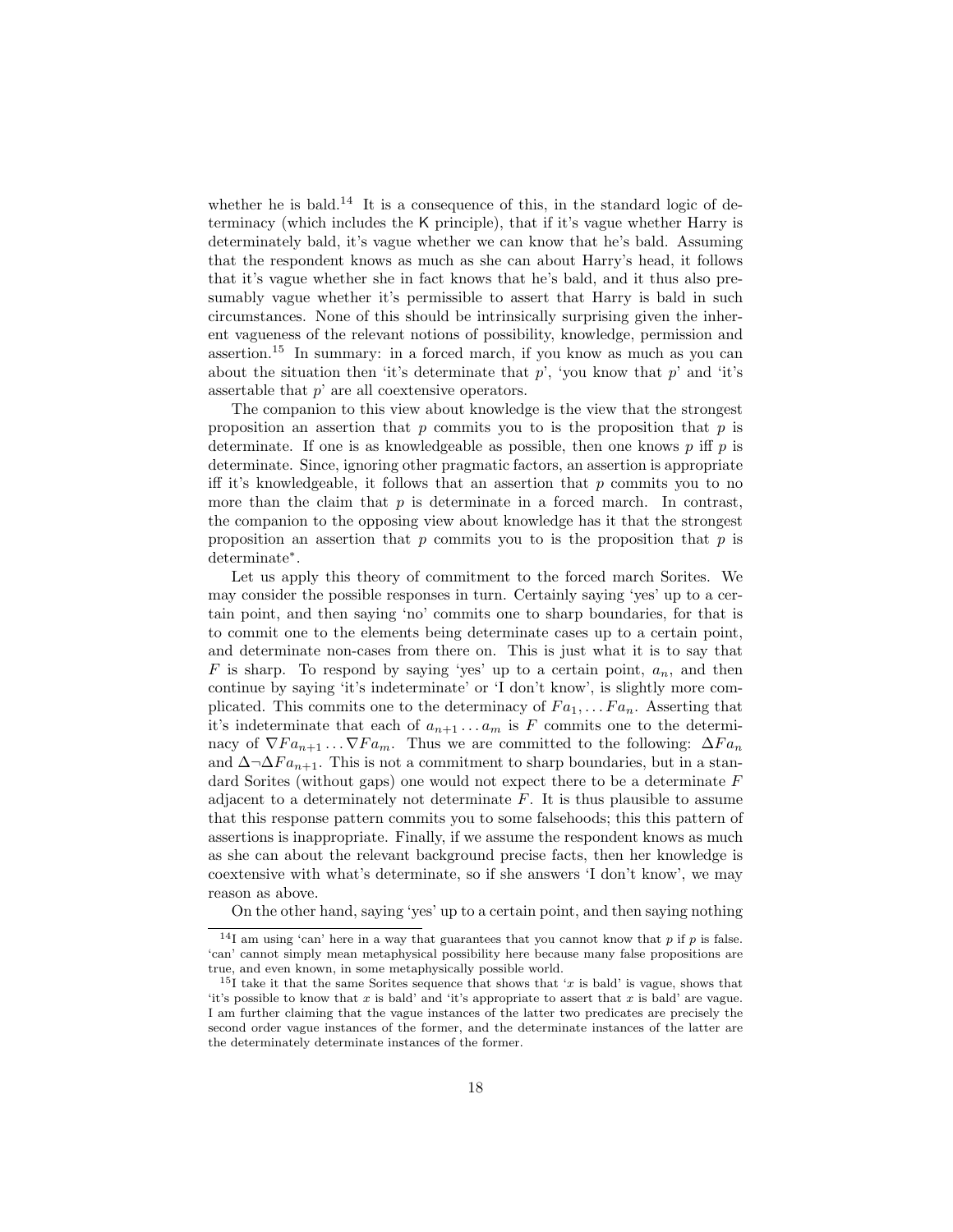for a stretch is a different matter altogether. This response pattern does not commit one to sharpness of any kind. Not saying anything is not the same as asserting that you don't know  $Fa_n$ , since the latter is not appropriate when you do not know that you don't know that  $Fa_n$ . Saying nothing does not commit you to any claim about the vagueness or nth order vagueness of  $Fa_n$ . It is completely compatible with this response pattern that every predicate of the form  $\Delta^n F x$  is vague. In other words, asserting that the cases are F up to a certain point, remaining silent for a while, asserting the cases are indeterminate, sliding back into silence for a bit, and then asserting the cases are not  $F$  from then on, does not commit you to any thing inconsistent with the thesis that  $\Delta^n F x$  is vague for each *n*.

To demonstrate this, suppose that  $Fa_1 \ldots Fa_n$  are determinate, and that  $Fa_{n+1} \ldots Fa_m$  aren't. Since there is second order vagueness, it is vague which number  $n$  is in our example, but we may be certain there is *some* such  $n$  by classical logic. If I happen to say 'yes' from cases  $a_1$  to  $a_n$  and remain silent for cases  $a_{n+1} \ldots a_m$  I have (a) asserted correctly, in the sense that I have asserted p when  $p$  is determinate and (b) have committed my self to nothing incompatible with vagueness at all orders. Furthermore, despite the fact that  $a_n$  is the last determinate  $F$ , it is presumably vague that  $a_n$  is the last determinate  $F$ , so my assertions, despite being correct, fail to be determinately correct. If a perfect asserter is someone who asserts  $p$  just in case it's determinate that  $p$ , there can be perfect asserters but it will always be at best vague whether you're a perfect asserter (provided we assume that it is always a determinate matter whether you have asserted p or not.<sup>16</sup>)

It is worth remarking that if you knew you were a perfect asserter, i.e. if you knew that you asserted  $p$  just in case it's determinate that  $p$ , you would be able to infer from your having not asserted  $Fa_{n+1}$  that  $Fa_{n+1}$  was not determinate. Since in a typical forced march Sorites, it is at best vague whether you are a perfect asserter, such knowledge would not be available to you. So while there always is a correct response to the forced march Sorites, second order vagueness makes it impossible to know if you've made the correct responses.

### 2.4 Other paradoxes

There are a number of other paradoxes of higher order vagueness in the literature which do not rely on the principle B which I shall turn to now. They are both variations on an argument originally due to Wright [19]. We shall see that both these arguments rely on the view about commitment, assertion and knowledge which we have rejected in the previous section. Once the alternative is taken into account it is seen that it is compatible with these results that the thesis that there is vagueness at all orders is both assertable and known.

Let me begin with an argument due to Delia Graff Fara [11]. Fara's argument shows that natural principles concerning higher order vagueness, so called 'gap

 $^{16}\mathrm{This}$  assumption may not be unassailable. For example, I might falter or hesitate as I say 'yes' in such a way as to make it vague whether I actually committed myself to the Fness of the case in question. This might be one way to be a determinate perfect asserter.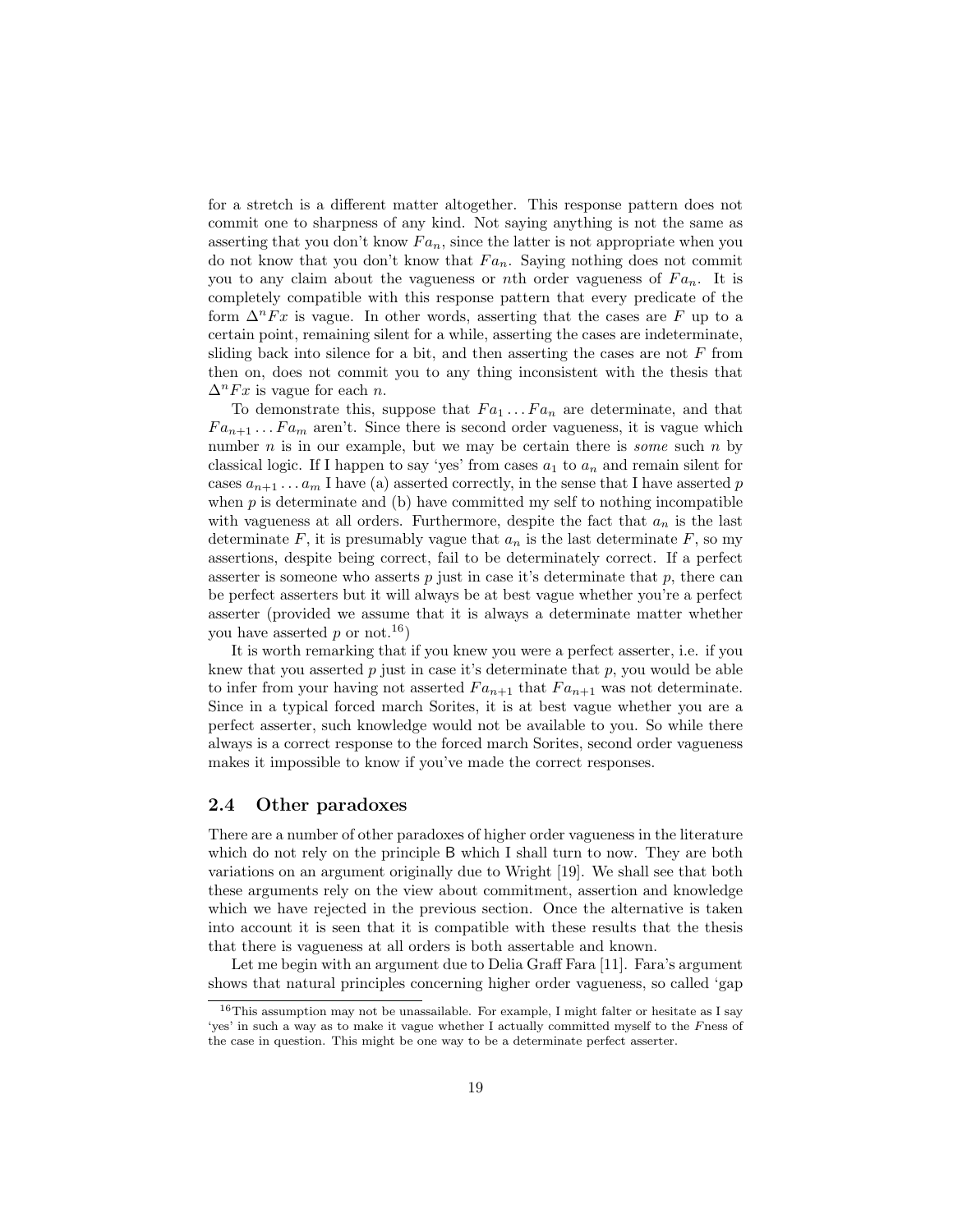principles'  $\Delta \Delta^n Fa_k \to \neg \Delta \neg \Delta^n Fa_{k+1}$ , with the rule of proof  $\Delta$ -intro:

If Γ  $\vdash$  φ then Γ  $\vdash$  Δ $\phi$ 

lead to a contradiction. My focus here will be the rule of proof of ∆-introduction.

There has been some debate concerning whether a supervaluationist should accept classical logic, where 'classical logic' is construed broadly to include classical rules of inference and rules of proof. The rule Fara appeals to is incompatible with certain classical rules of proof. For example one could not apply conditional proof to  $p \vdash \Delta p$  (which can be obtained by  $\Delta$  intro on  $p \vdash p$ ) to obtain  $\vdash p \rightarrow \Delta p$ , since this would imply, as a matter of logic, that everything is precise.

There are some tricky questions in this area concerning the nature of logic, whether  $\Delta$  is a logical constant, and on the normative impact both notions of consequence have. Since Fara's conclusion is essentially normative - that it is in some sense incoherent to accept vagueness at all orders - it would be nice to talk directly about the normative conclusions without the detour through 'consequence' talk which can be quite obscure in these contexts anyway. Let me introduce two notions of a 'good inference' from  $p_1 \ldots p_n$  to q.

1.  $Cr(q) = 1$  if  $Cr(p_i) = 1$  for each  $i \leq n$  and  $Cr \in E$ .

2. 
$$
\Sigma_{i\leq n}(1 - Cr(p_i)) \leq 1 - Cr(q)
$$
 for every  $Cr \in \mathsf{E}$ .

Here E is a set of credence functions that you would be justified in having in some possible epistemic situation. One notion governs what can be inferred given what you are already fully justified in believing, whereas the other constrains your beliefs when you are less than certain in the premisses. Something like these two notions are sometimes characterised in terms of global and local consequence, corresponding to the definiteness of the premisses strictly implying the definiteness of the conclusion (i.e. 'preservation of supertruth') and the premisses simply strictly implying their conclusion (i.e. 'preservation of disquotional truth'.) In formal terms that is  $\Box(\Delta p_1 \land ... \land \Delta p_n \rightarrow \Delta q)$  and  $\Box(p_1 \land \ldots \land p_n \to q)$  where  $\Box$  represents some suitable notion of logical necessity.

Since one could never find oneself in an epistemic situation which fully supported  $p \wedge \neg \Delta p$ , but one could quite easily have evidence for  $\neg p \vee \Delta p$  the former notion of good inference invalidates reductio: we have  $p \wedge \neg \Delta p \vdash$  but not  $\vdash \neg (p \land \neg \Delta p).$ 

I am happy to engage in either talk provided it is clear what one means and one is careful which normative conclusions one draws. However, neither notion permits the inference from p to  $\Delta p$ . Crucially the first notion, 1., does not permit this inference. Observe first that this rule does not preserve determinate truth, for example if  $p$  is determinate but not determinately determinate, the premise of  $p \vdash \Delta p$  is determinate and it's conclusion isn't. Similarly, since p is precise (although not determinately so), one could in principle have evidence which justifies certainty in p, yet be uncertain in  $\Delta p$  due to the vagueness in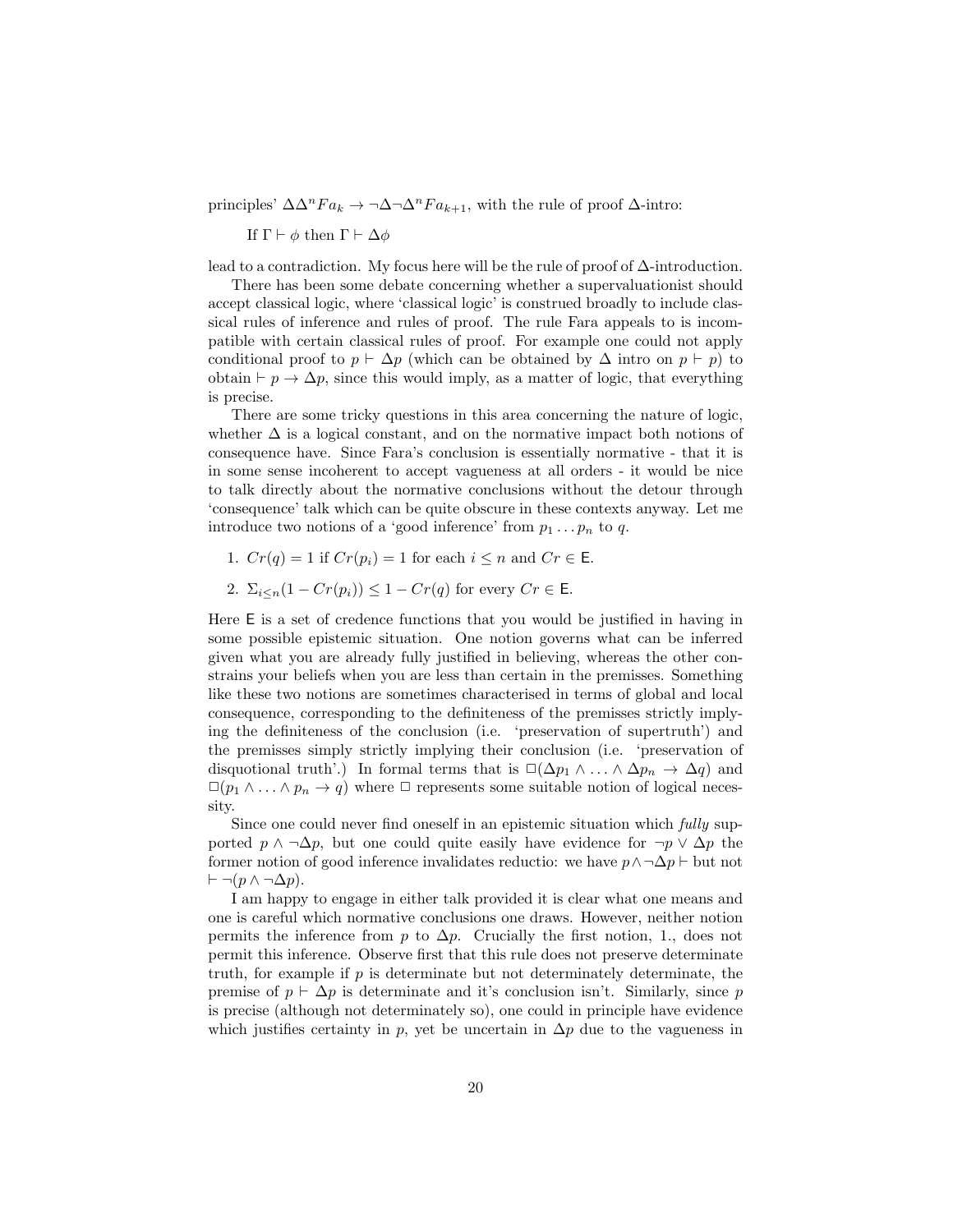$\Delta p$ . To be sure this counterexample relied on higher order vagueness, but this is clearly not the place to beg that question.

Note that the consequence relation that instead preserves determinacy<sup>∗</sup> does appear to validate  $\Delta$ -intro. For example, according to this relation  $(+\Delta)$  guarantees that  $p \vdash \Delta p$ . As I have argued in the previous section, if your beliefs are 'inconsistent' according to this consequence relation you are not necessarily being incoherent by committing yourself to a contradiction. The most any belief or assertion commits you to is the determinacy, not the determinacy<sup>∗</sup> , of what is believed or asserted.

In this vein Zardini presents an argument that does not rely on  $\Delta$ -intro [21]. His argument operates directly with the notion of determinacy<sup>∗</sup> . His argument shows that if we assume the determinacy<sup>∗</sup> of (a) the vagueness of  $\Delta^n F x$  for each n, (b) the Fness of  $a_0$  and (c) the non-Fness of  $a_{1,000,000}$  we can derive a contradiction. More formally he assumes the following:  $\Delta^* \exists x \nabla \Delta^n F x$ ,  $\Delta^* F a_0$ ,  $\Delta^* \neg Fa_{1,000,000}.$ 

What is surprising about Zardini's argument is that although I have throughout been arguing for the vagueness of predicates of the form  $\Delta^n F x$ , i.e. for the claim  $\exists x \nabla \Delta^n F x$ , I cannot maintain that this claim is determinate<sup>\*</sup>. This is interesting as it is a concrete example of something I would count as a permissible assertion which is not determinate<sup>∗</sup> .

To check that these assertions, including  $\exists x \nabla \Delta^n F x$  and  $\exists x \nabla \Delta^* F x$ , do not commit us to any contradictions we need to show that not only are there models in which they are all true, but that there are models in which they are all determinately true. In fact, one can show for any  $n \in \omega$  that there is a model in which these claims are determinate<sup>n</sup> true.

Let's start with an example in which  $\exists x \nabla \Delta^* F x$  is simply true. Note also that all these examples apply also to  $\exists x \nabla \Delta^n F x$ .

$$
\bigcirc 13 \longrightarrow 14 \bigcirc
$$

Remember that a number is determinately<sup>∗</sup> small at a point iff you can't get to a smaller number by following the arrows. So, for example, the left node sees a node (itself) in which 14 is not determinately<sup>∗</sup> small, and can see a node in which it is (the right node.) Thus, at the left node it is vague whether 14 is determinately<sup>∗</sup> small, so 'determinately<sup>∗</sup> small' has a borderline case. However the vagueness of 'determinately<sup>∗</sup> small' is not determinate because the left node sees a node in which 'determinately<sup>\*</sup> small' is completely precise: the right node.

$$
\bigcirc 12 \longrightarrow 13 \longrightarrow 14 \bigcirc
$$

Here at the leftmost node it is vague whether 13 is determinately<sup>∗</sup> small: it sees a world where it isn't (itself) and a world where it is (the middle node.) At the middle node it's vague whether 14 is determinately<sup>∗</sup> small (see above). So at the leftmost node we have  $\Delta(\nabla \Delta^* S(13) \vee \nabla \Delta^* S(14))$ . Thus at every node the leftmost node sees 'determinately<sup>∗</sup> small' has a borderline case, witnessed by 13 and 14 respectively. This gives a model for  $\Delta \exists x \nabla \Delta^* F x$  (and also  $\Delta \exists x \nabla \Delta^n F x$ , for each  $n.$ )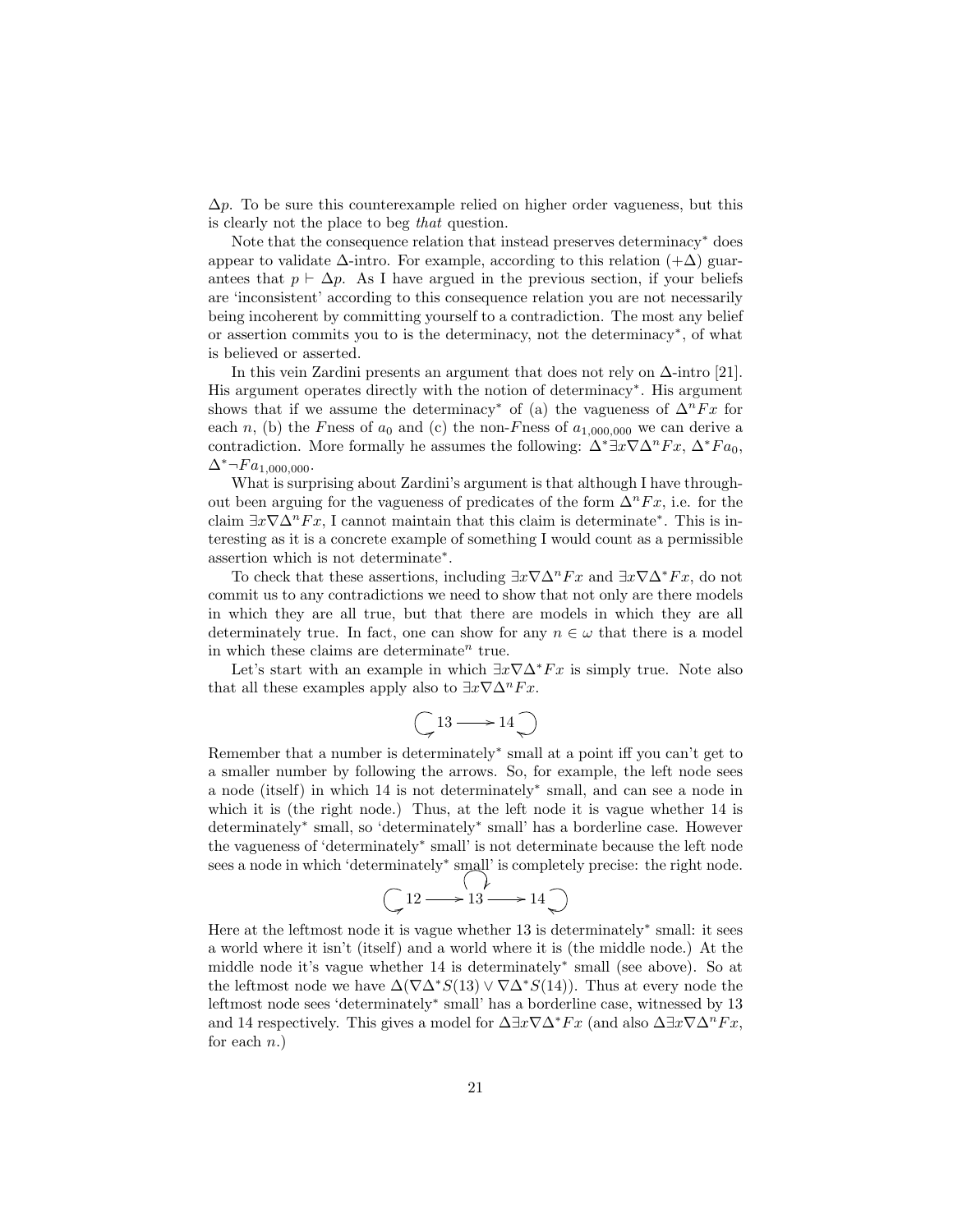

Just as before, it is vague at the leftmost node whether 12 is determinately<sup>∗</sup> small. At every world it sees either 12 or 13 is a borderline case of determinate<sup>\*</sup> smallness (see above), and at every node seen by a node seen by the leftmost either 12, 13 or 14 is a borderline case of determinate<sup>∗</sup> smallness. So we have  $\Delta\Delta(\nabla\Delta^*S(12) \vee \nabla\Delta^*S(13) \vee \nabla\Delta^*S(14)).$  Thus this is a model for  $\Delta \Delta \exists x \nabla \Delta^* F x$  (and also  $\Delta \Delta \exists x \nabla \Delta^n F x$ , for each n.) It should be clear how to carry on this series.

### 2.5 Nihilism<sup>∗</sup>

One response to a Sorites paradox for a predicate of the form  $\Delta^*Fx$  is simply to deny than *anything* satisfies  $\Delta^* F x$ . I shall call this view 'nihilism<sup>\*'</sup> since it mimics the nihilist response to the ordinary Sorites paradox.

It should be noted that the necessitation principle for  $\Delta$ , a principle we have appealed to throughout this paper, already supplies counterexamples to nihilism<sup>∗</sup> since, with a principle of infinitary conjunction introduction, we can easily show  $\Delta^*(Fx \vee \neg Fx)$ . Not only can we show that logical truths are determinate<sup>\*</sup>, but we can also show things like  $\Delta^*(\Delta F x \to F x)$ , and indeed  $\Delta^*(\Box F x \to F x)$  and  $\Delta^*(K F x \to F x)$  if we have necessity and knowledge operators in the language. Although certain logical and conceptual truths are among the determinate<sup>∗</sup> propositions, some conceptual truths aren't. For example, if it is vague whether any foetus of a certain age is a person, then presumably it is is a conceptual truth one way or the other without being a determinate, and hence a determinate<sup>∗</sup> , truth one way or the other.

Anyone who accepts necessitation for  $\Delta$  has to admit a distinction between certain determinate<sup>∗</sup> truths and others. I would be very skeptical that such a distinction would be a precise distinction.<sup>17</sup> And without a motivated precise distinction between the  $\Delta^*$  truths and the rest, a response to the paradoxes of higher order vagueness is needed.

A more radical approach is to deny necessitation altogether. This is the strategy that Dorr seems to endorse in [8]. A standard way to model failures of necessitation is to introduce a distinction between normal and non-normal nodes in the kind of Kripke frames we have been considering. Such a move invites variants of the kinds of paradoxes we have been considering. For example, we could define an operator  $\Delta_N p$  saying that p is true at all accessible normal worlds, and run the paradox for the operator  $\Delta^*_{N} p$ . Without appealing to this particular semantics for non-necessitatable operators, we must have some notion of normalcy which allows us to say things like ' $\Delta p \rightarrow p$  is part of our logic and  $\Delta p \rightarrow \Delta \Delta p$  isn't', i.e. something stronger than the mere truth or assertability of  $p$ , but weaker than the empty notion of determinate\* truth.

<sup>&</sup>lt;sup>17</sup>At least, there isn't any obvious precise criteria for distinguishing the two such as 'is a tautology' and so on.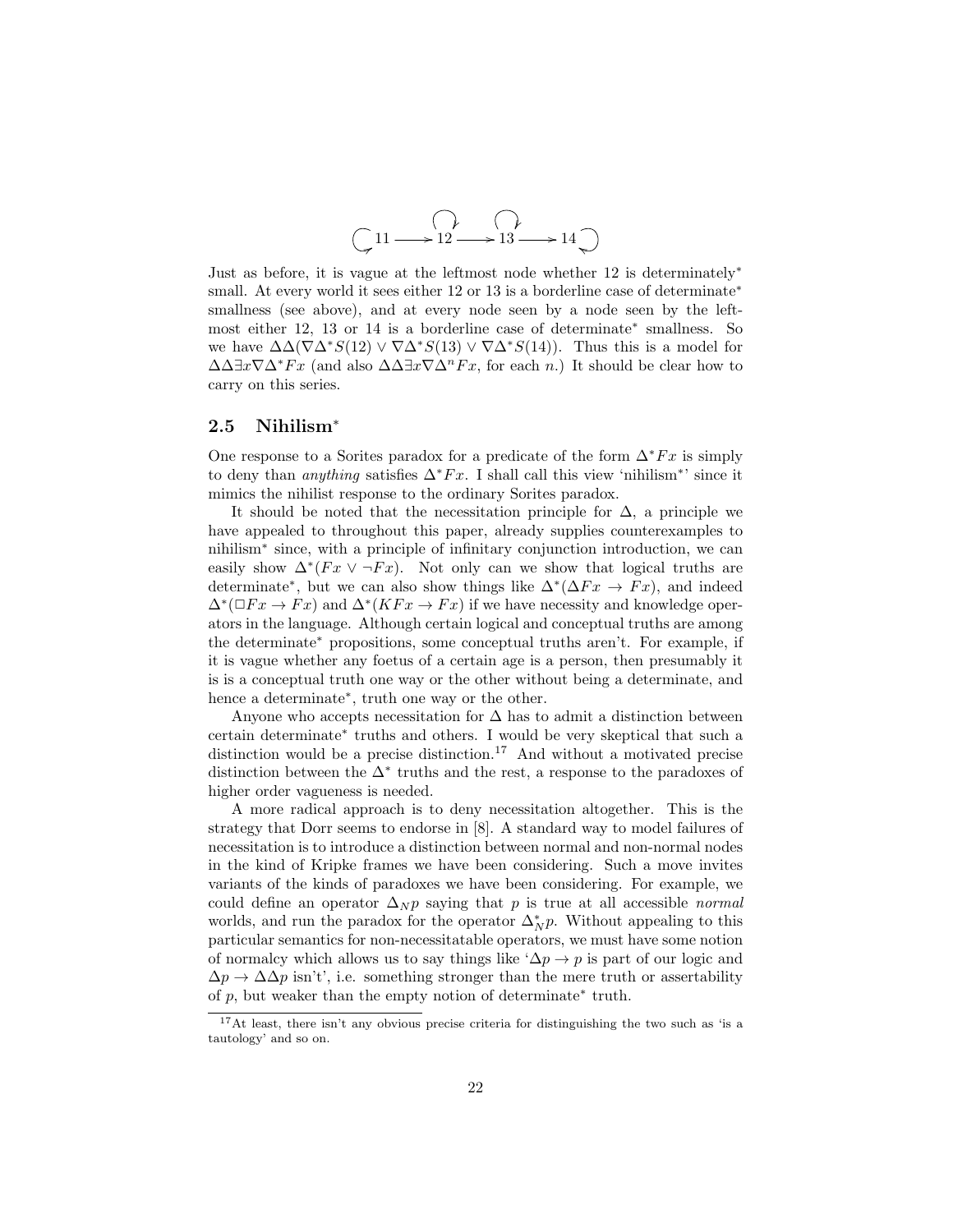## 3 Appendix

Here we demonstrate some relevant facts about the logic of higher order vagueness. Recall that:

**Definition 3.0.2.** A v-frame is a triple  $\langle W, d(\cdot, \cdot), f(\cdot) \rangle$  where  $\langle W, d \rangle$  is a metric space, and  $f: W \to \mathbb{R}^+$  obeys the following:

(A) ∀w,  $v \in W$ ,  $|f(w) - f(v)| \leq d(w, v)$ 

A formula of propositional modal logic is valid on a v-frame  $\langle W, d, f \rangle$  iff it is valid on the Kripke frame  $\langle W, R \rangle$  where  $Rxy$  iff  $d(x, y) \le f(x)$ .

Dorr [7] shows, translating into the terminology of v-frames, that B is not valid over the v-frame  $\langle (1, 2), |x - y|, \frac{x}{3} \rangle$  although the weaker principles  $p \rightarrow$  $\Delta \neg \Delta \Delta \neg p$  and B<sup>2</sup> are valid in this frame. It is possible, however, to construct v-frames in which  $p \to \Delta \neg \Delta^n \neg p$  is valid for no  $n \in \mathbb{N}$ . For example, let  $W := \{0, 1\}, d(x, y) = |x - y|, f(0) = 1 \text{ and } f(1) = \frac{1}{2}.$ 

What is the logic of v-frames? Clearly every v-frame generates a corresponding reflexive Kripke frame, so the logic of v-frames contains KT. One might have hoped that every reflexive Kripke frame could be generated from a v-frame this way ensuring a logic of exactly KT. This reduces to the question of whether every reflexive digraph can be embedded into a metric space in such a way that there is a a closed ball around each node that contains all and only those nodes it can see. Unfortunately this does not hold:

**Fact:** Suppose  $\mathcal F$  is a Kripke frame based on a v-frame. If  $\mathcal F$  contains a cycle, it contains a 2-cycle.

To see this suppose that  $\langle a_0, \ldots, a_n \rangle$  is a cycle in  $\mathcal{F} = \langle W, R \rangle$  where  $n >$ 2. For convenience let  $a_i = a_j$  where  $j = i \mod (n+1)$  for  $i > n$ . Now suppose that that  $\neg Ra_{i+1}a_i$  for every i. Since for each i  $Ra_i a_{i+1}$  we know that  $d(a_i, a_{i+1}) \le f(a_i)$  in the corresponding v-frame. We also know that  $f(a_i)$  $d(a_{i-1}, a_i)$  since  $\neg Ra_i a_{i-1}$ . Thus for each  $i, d(a_i, a_{i+1}) \le f(a_i) < d(a_{i-1}, a_i)$ , so  $f(a_n) < d(a_{n-1}, a_n) \le f(a_{n-1}) < \ldots \le f(a_{n-1}) = f(a_n)$ , i.e.  $f(a_n) < f(a_n)$ which is a contradiction. So for some i,  $Ra_i a_{i+1}$  and  $Ra_{i+1} Ra_i$ .

v-frames thus have more structure than reflexive frames. However, it turns out this does not make a difference to the logic:

**Theorem 3.1. Completeness**. A set  $\Sigma$  is valid on every v-frame iff it's members are theorem's of KT.

*Proof.* Suppose that  $\Sigma$  is a KT-consistent set of formulae. Then  $\Sigma$  is satisfiable on the canonical frame  $\mathcal{F}$ .  $\mathcal{F}$  may contain cycles without 2-cycles, so we cannot yet infer that  $\Sigma$  is satisfiable on some v-frame. However we may construct a frame from  $\mathcal{F}$ , with all the cycles ironed out, that is equivalent to a v-frame.

Let  $a_0$  be a maximal KT-consistent set containing Σ. We may assume that  $a_0$  is a root of F (if it isn't take the generated subframe around  $a_0$  and work with that instead.) Define  $\mathcal{F}^+ := \langle W^+, R^+ \rangle$  as follows

•  $W^+ := \{ s \mid s \text{ a path in } \mathcal{F} \text{ such that } s_0 = a_0 \}$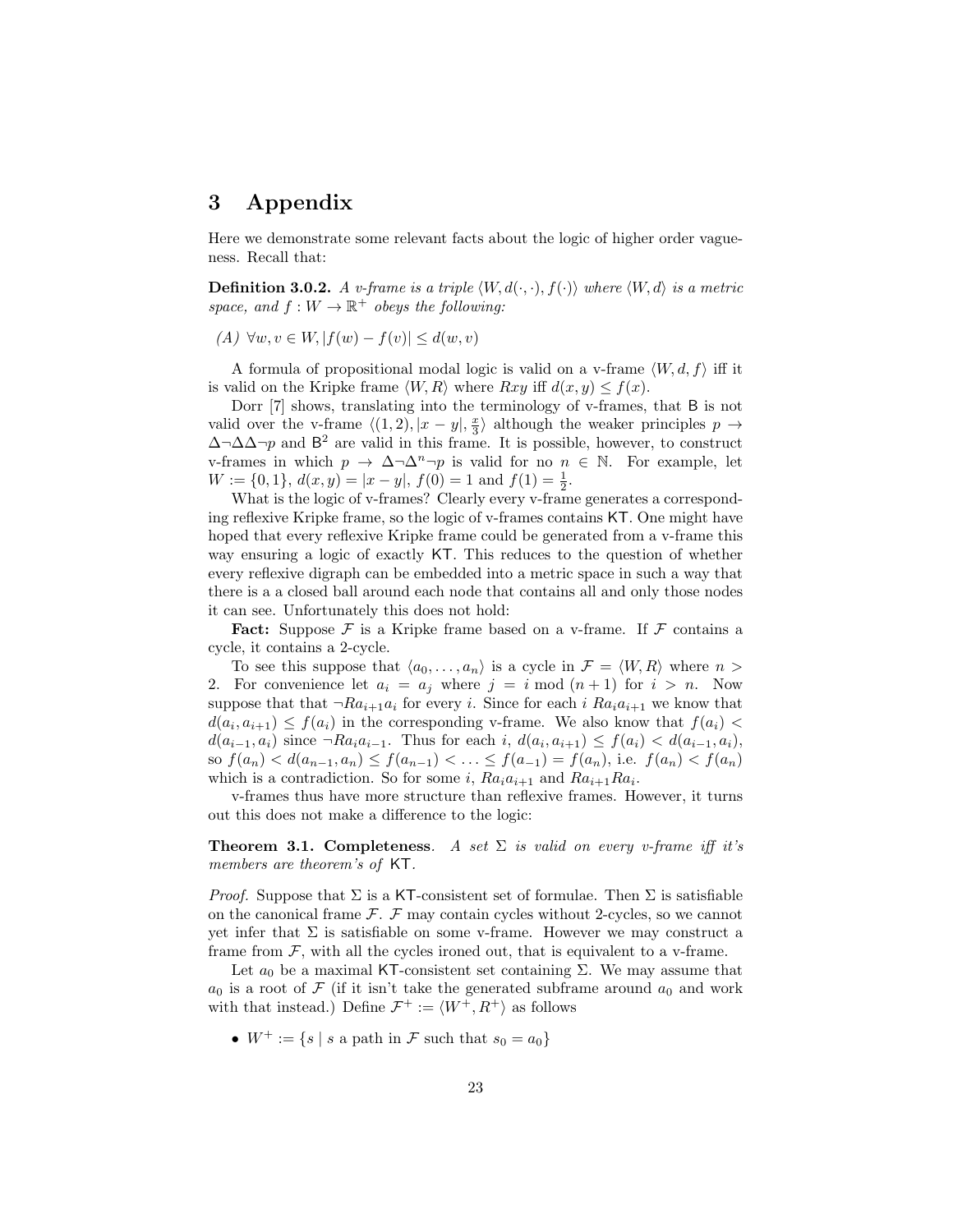•  $R^+ := \{ \langle s, t \rangle \mid |t| = |s| + 1 \text{ and } s_i = t_i \text{ for } i \leq |s| \text{ or } s = t \}$ 

**Claim:**  $f(a_0, \ldots, a_n) = a_n$  is a bounded morphism from  $\mathcal{F}^+$  to  $\mathcal{F}$ .

(1) Suppose  $R^+st$ . If  $s = t$  then  $f(s) = f(t)$  so  $Rf(s)f(t)$  since R is reflexive. If  $|t| = |s| + 1$  then  $Rf(s)f(t)$  since t and s are paths.

(2) Suppose  $Rf(s)f(t)$ . We want to find a u such that  $R^+su$  and  $f(u) = f(t)$ . If  $f(t) = f(s)$  let  $u = s$ . Otherwise, let  $u = \langle s, f(t) \rangle$ .

Since anything valid on  $\mathcal{F}^+$  is valid on every bounded morphic image of  $\mathcal{F}^+$ (see for example [2]) it follows that  $\Sigma$  is satisfiable on  $\mathcal{F}^+$ . Now we construct our v-frame as follows:

- We begin by defining distance between adjacent points. If  $R^+st$  then  $e(s,t) = e(t,s) = \frac{1}{2^{|s|}}$ . Always fix  $e(s,s) = 0$
- $d(s,t) := \inf \{ \sum_{i=0}^n e(p_i, p_{i+1}) \mid p_0 = s, p_n = t, p \text{ a path in the symmetric closure of } \mathcal{F}^+ \}$
- $\bullet$   $f(s):=\frac{1}{2^{\left\vert s\right\vert }}$

It is now easy to check that  $\langle W^+, d, f \rangle$  is a v-frame and that  $R^+st$  iff  $d(s, t) \leq$  $\Box$  $f(s)$ .

Cian Dorr has pointed out to me that the constraint  $(A)$  on v-frames does not play much of a role in the proof of Theorem 4.1. This allows us to prove a slightly more general result:

**Definition 3.1.1.** a difference measure is a function  $g : \mathbb{R}^2 \to \mathbb{R}$  such that:

- g is continuous in both arguments.
- $q(x, x) = 0$
- $g(x, y) = g(y, x)$  (this constraint is optional in what follows.)

For a given difference measure, g, a g-frame is a triple  $\langle W, d(\cdot, \cdot), f(\cdot) \rangle$  where  $\langle W, d \rangle$  is a metric space, and  $f : W \to \mathbb{R}$  such that:

 $(A') \forall w, v \in W, g(f(w), f(v)) \leq d(w, v)$ 

Corollary 3.2. For any difference measure g, the logic of g-frames is KT.

*Proof.* Note that for any positive a there is a  $b < a$  such that  $g(a, b) \leq a$  since  $g(a, a) = 0$  and g is continuous in both arguments. For any a pick a unique such  $b, a_q$  (choice.)

Now modify the construction in Theorem 4.1 as follows.

- Fix  $e(s, s) = 0$  for every s.
- Let  $e(\langle a_0 \rangle), t) = e(t, \langle a_0 \rangle) := 1$  for  $t \neq \langle a_0 \rangle$  such that  $R^+ \langle a_0 \rangle, t$ .
- Suppose that  $e(s,t) = e(t,s) = a$  has already been defined for  $R^+st$ , and suppose that  $R^+tu$   $t \neq u$ . Define  $e(t, u) = e(u, t) = a_q$ .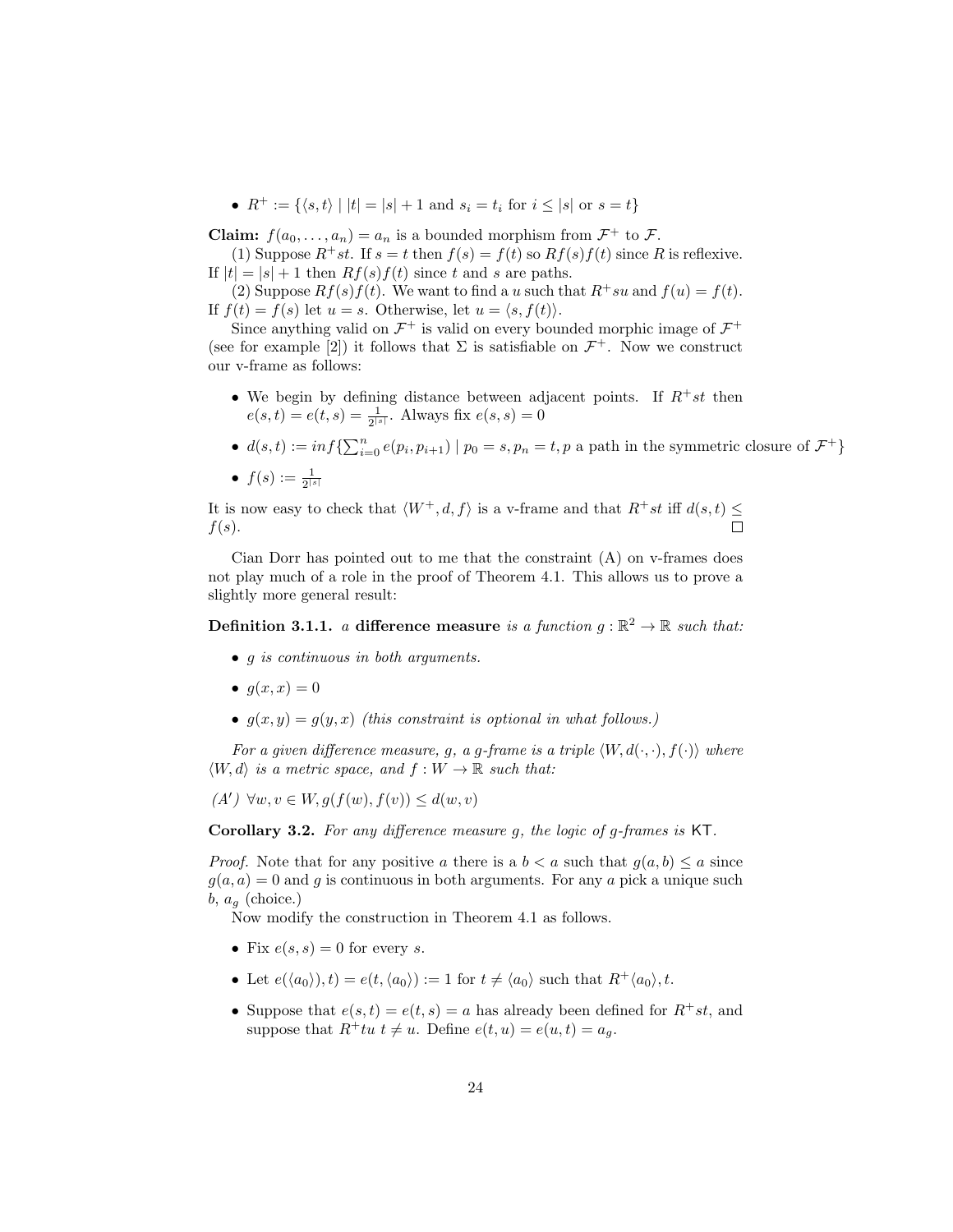•  $d(s,t) := \inf \{ \sum_{i=0}^n e(p_i, p_{i+1}) \mid p_0 = s, p_n = t, p \text{ a path in the symmetric closure of } \mathcal{F}^+ \}$ 

 $\Box$ 

•  $f(s) := sup\{e(s,t) | R^+st\}.$ 

The interest in this generalization is that one might think that it becomes much harder for two points to differ on the interpretation of 'determinately' the closer together they are. Perhaps it is not the difference between  $f(w)$  and  $f(v)$ that must be less than  $d(w, v)$  but the difference between their ratios, or some other such g.

#### 3.1 Further restrictions

The proof of completeness and the counterexamples to the  $\mathsf{B}^n$  principles relied heavily on our considering slightly artificial frames that were based on metric spaces that either aren't dense, or have points with zero accessibility range. A natural class of v-frames to consider are those based on metric spaces of the form  $\mathbb{R}^n$  where  $f(a) > 0$  for all  $a \in \mathbb{R}^n$ . In these frames whenever x can see  $y$ , there is a path back from  $y$  to  $x$ , even though there are frames invalidating  $B<sup>n</sup>$  for each  $n \in \omega$  (i.e. there is no upperbound on how long these paths might be.) This is worrying since this means that  $\Delta\Delta^* p \vee \Delta \neg \Delta^* p$  is valid over these frames.

We can express something like this principle in modal logic. I'll call it  $B^*$ .

$$
B^* \colon \Delta(p \to \Delta p) \to (\neg p \to \Delta \neg p) \tag{8}
$$

B<sup>\*</sup> is valid in the class of v-frames just described. In the presence of KT, B<sup>\*</sup> defines what I shall call 'the backtrack principle'.

Whenever *Rxy* there exists 
$$
z_1, ..., z_n
$$
 such that (a)  $z_1 = y$ , (9)  
 $z_n = x$  and  $Rz_iz_{i+1}$  for  $1 \le i < n$  and (b)  $Rxz_i$  for  $1 \le i \le n$ .

*Proof.* We shall show that  $(\Delta(p \to \Delta p) \land \neg \Delta \neg p) \to p$  defines the requisite property. Suppose the reflexive frame  $\mathcal{F} = \langle W, R \rangle$  has the backtrack property. Now suppose  $x \Vdash (\Delta(p \to \Delta p) \land \neg \Delta \neg p)$ . The second conjunct ensures that there is a y such that  $Rxy$  and  $y \Vdash p$ . Since F has the backtrack property there is a finite path back from y to x,  $z_1, \ldots, z_n$ , which x can see. Since  $x \Vdash \Delta(p \to \Delta p)$ each  $z_i \Vdash p \to \Delta p$ . Since  $z_1 = y$  and  $y \Vdash p$ ,  $y \Vdash \Delta p$  - by induction we can see that  $z_i \Vdash p$  for each i which means  $z_n = x \Vdash p$  as required.

For the other direction suppose, for contradiction, that  $\mathcal{F} \models (\Delta(p \to \Delta p) \land \Delta p)$  $\neg \Delta \neg p$   $\rightarrow p$  but F lacks the backtrack property. This means that for some x and y, Rxy but there is no path back from y to x which x can see. Define the following valuation on F: w  $\Vdash p$  iff there are  $z_1, \ldots z_n$  such that (1)  $z_1 = y$ ,  $Rz_nw$  and  $Rz_iz_{i+1}$  for  $1 \leq i \leq n$  and (2)  $Rxz_i$  for  $1 \leq i \leq n$ . Certainly if x had this property then  $z_1, \ldots, z_n, x$  would be a path back to x which x can see, so  $x \not\Vdash p$ . However  $x \Vdash \Delta(p \to \Delta p)$  since if  $Rxw$  and  $w \Vdash p$  then there is a path from y to w satisfying (1) and (2):  $z_1, \ldots z_n$ . Furthermore, for any world that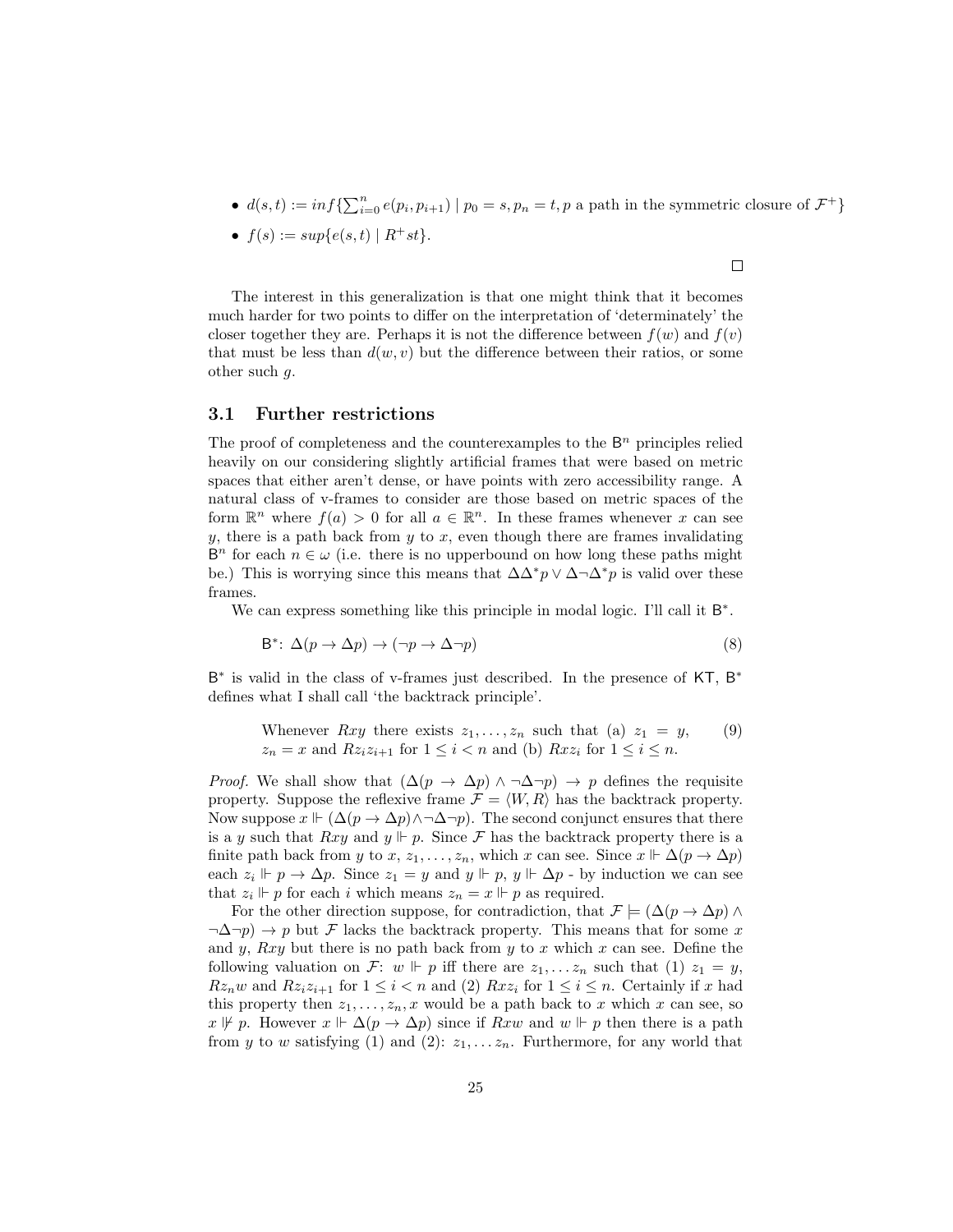w sees,  $w', z_1, \ldots, z_n, w$  will be a path from y to w' satisfying (1) and (2), since Rxw.

Is KTB<sup>∗</sup> the modal logic of these v-frames? We start with a negative result: KTB<sup>∗</sup> is not sound and *strongly* complete with respect to *any* class of frames. I.e. there is no class of frames,  $C$ , such that a set is KTB<sup>\*</sup> consistent iff it's satisfiable on a frame in  $\mathcal C$ . The following also shows it is neither canonical nor compact.

Proof. To show this we shall show there is a KTB<sup>\*</sup>-consistent set of sentences which is unsatisfiable on every frame validating KTB<sup>\*</sup>.

Let  $\Sigma := \{p, \neg \Delta \neg q\} \cup \{\Delta(q \to \Delta^n \neg p) \mid n \in \omega\}$ . If  $\Sigma$  were KTB<sup>\*</sup>-inconsistent some finite subset would be KTB<sup>\*</sup>-inconsistent (since proofs are finite.) We shall show that for every  $m \in \omega$ ,  $\Sigma_m := \{p, \neg \Delta \neg q\} \cup \{\Delta(q \to \Delta^n \neg p) \mid n \in m\}$  is KTB<sup>\*</sup>-consistent.  $\Sigma_m$  has a KTB<sup>\*</sup>-model:  $\langle m + 1, R \rangle$  where  $Rxy$  iff  $x = 0$  or  $x > 0$  and  $|x - y| \le 1$ . 0 can see m and there is a finite m length path back from m to 0 that 0 can see but no shorter path. Let q be true only at m and p only at 0.

However, if  $\mathcal F$  validates KTB<sup>\*</sup> then  $\mathcal F$  has the backtrack property so at no point of F is every member of  $\Sigma$  true: if  $x \Vdash \neg \Delta \neg q$  then x sees some  $y \Vdash q$ . By the backtrack property there is a path  $z_1, \ldots, z_n$  back to x which x can see, so  $\Delta(q \to \Delta^{n+1} \neg p)$  cannot be true at x if  $x \Vdash p$ .

However there is a positive result, namely that KTB<sup>∗</sup> is sound and complete over the class of reflexive frames with the backtrack property. For this result I refer the reader to [1], who shows that KTB<sup>∗</sup> has the finite model property.

**Theorem 3.3.** If  $\phi$  is KTB<sup>\*</sup>-consistent then it is satisfiable on a finite reflexive frame with the backtrack property.

The question whether KTB<sup>\*</sup> the logic of v-frames over  $\mathbb{R}^n$  in which  $f(x) > 0$ remains open.

### 3.2 B entails that a conjunction of determinate truths is determinate

The aim is to show distributivity within the modal logic KB with infinitary conjunction (C1-C3 below.) For convenience I shall introduce an operator  $\Diamond p :=$  $\neg \Delta \neg p$ 

D. 
$$
\bigwedge_{i<\omega}\Delta\phi_i\to\Delta\bigwedge_{i<\omega}\phi_i.
$$

KB

$$
\begin{aligned} \mathsf{K} \ \Delta(\phi \to \psi) &\to (\Delta\phi \to \Delta\psi) \\ \mathsf{B} \ \phi &\to \Delta\Diamond\phi \end{aligned}
$$

 $\Box$ 

 $\Box$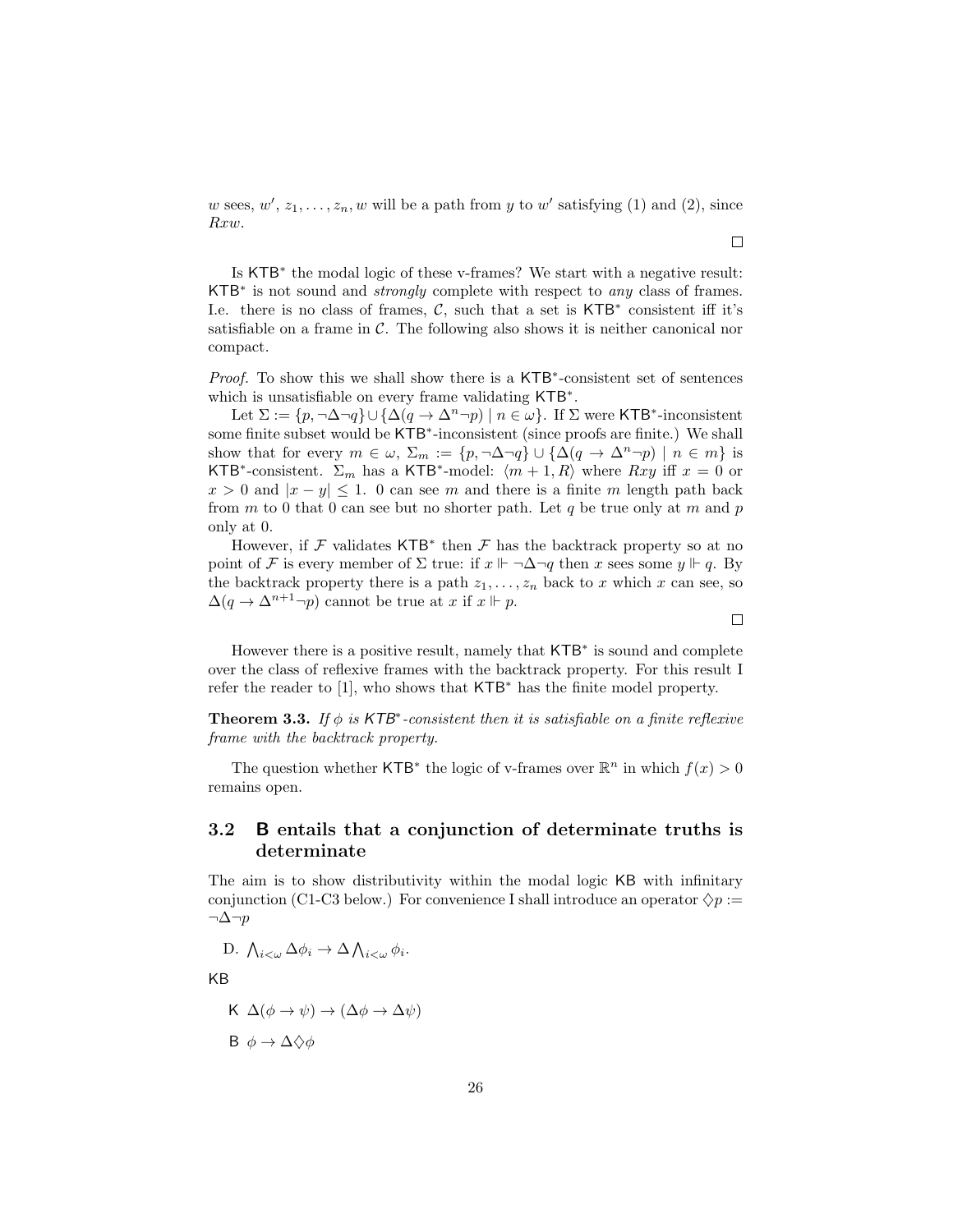Nec. if  $\vdash \phi$  then  $\vdash \Delta \phi$ 

C1.  $\bigwedge_{i<\omega}\phi_i\to\phi_n$  for each  $n<\omega$ .

C2. 
$$
\bigwedge_{i<\omega} (\phi_i \to \psi_i) \to (\bigwedge_{i<\omega} \phi_i \to \bigwedge_{i<\omega} \psi_i).
$$

C3. If  $\vdash \phi_i$  for each  $i < \omega, \vdash \bigwedge_{i < \omega} \phi$ .

**Claim:** D is independent of  $K$  (and  $KT$ ) + C1-C3.

Construct a Montague-Scott frame as follows (see [5]): Let  $\mathcal{W} := \mathbb{N}$  and for each world  $w \in \mathcal{W}$  let the necessary propositions at w,  $N(w)$ , be the cofinite subsets of W (if we are trying to model T as well we let  $N(w) := \{X \cup \{w\} \mid$ X is cofinite}.) Then  $\langle W, N \rangle$  satisfies:

- 1.  $W \in N(w)$  for all  $w \in W$
- 2. If  $X, Y \in N(w)$  then  $X \cap Y \in N(w)$
- 3. (For T) If  $X \in N(w)$  then  $w \in X$ .

Thus our frame models K (/KT) including C1-C3. However it does not model D, as can be seen by letting  $\llbracket p_i \rrbracket := \{n \in \mathbb{N} \mid n > i\}$  (for KT:  $\{n \in \mathbb{N} \mid n > i\} \cup \{0\}$ , allowing D to fail at 0.) On the other hand any Kripke frame (reflexive Kripke frame) will validate K (KT) along with D.

Although the distributivity of infinite conjunctions over  $\Delta$  is independent of K, the distributivity of  $\diamondsuit$  over infinite conjunctions, perhaps surprisingly, is not independent in this way and can be show given just some relatively uncontroversial principles governing infinite conjunction.

Lemma 3.4.  $\Diamond\bigwedge_{i<\omega}p_i\to \bigwedge_{i<\omega}\Diamond p_i$ 

*Proof.* First note that  $\Diamond \bigwedge_{i \in \omega} p_i \to \Diamond p_j$  for each j, by C1 and the background modal logic of K. Then by C3 and then C2 we can infer  $\Diamond \bigwedge_{i<\omega} p_i \to \bigwedge_{i<\omega} \Diamond p_i$ .

**Theorem 3.5.** Although D is independent of  $K$  (and  $KT$ ) it is not independent of, and is in fact entailed by, KB (and thus KTB.)

Proof. B directly gives us:

$$
\bigwedge_{i<\omega}\Delta p_i \to \Delta\Diamond \bigwedge_{i<\omega}\Delta p_i \tag{10}
$$

We may also infer from our lemma that

$$
\Delta \diamondsuit \bigwedge_{i < \omega} \Delta p_i \to \Delta \bigwedge_{i < \omega} \diamondsuit \Delta p_i \tag{11}
$$

by applying necessitation and the K principle. Finally we have

$$
\Delta \bigwedge_{i < \omega} \Diamond \Delta p_i \to \Delta \bigwedge_{i < \omega} p_i \tag{12}
$$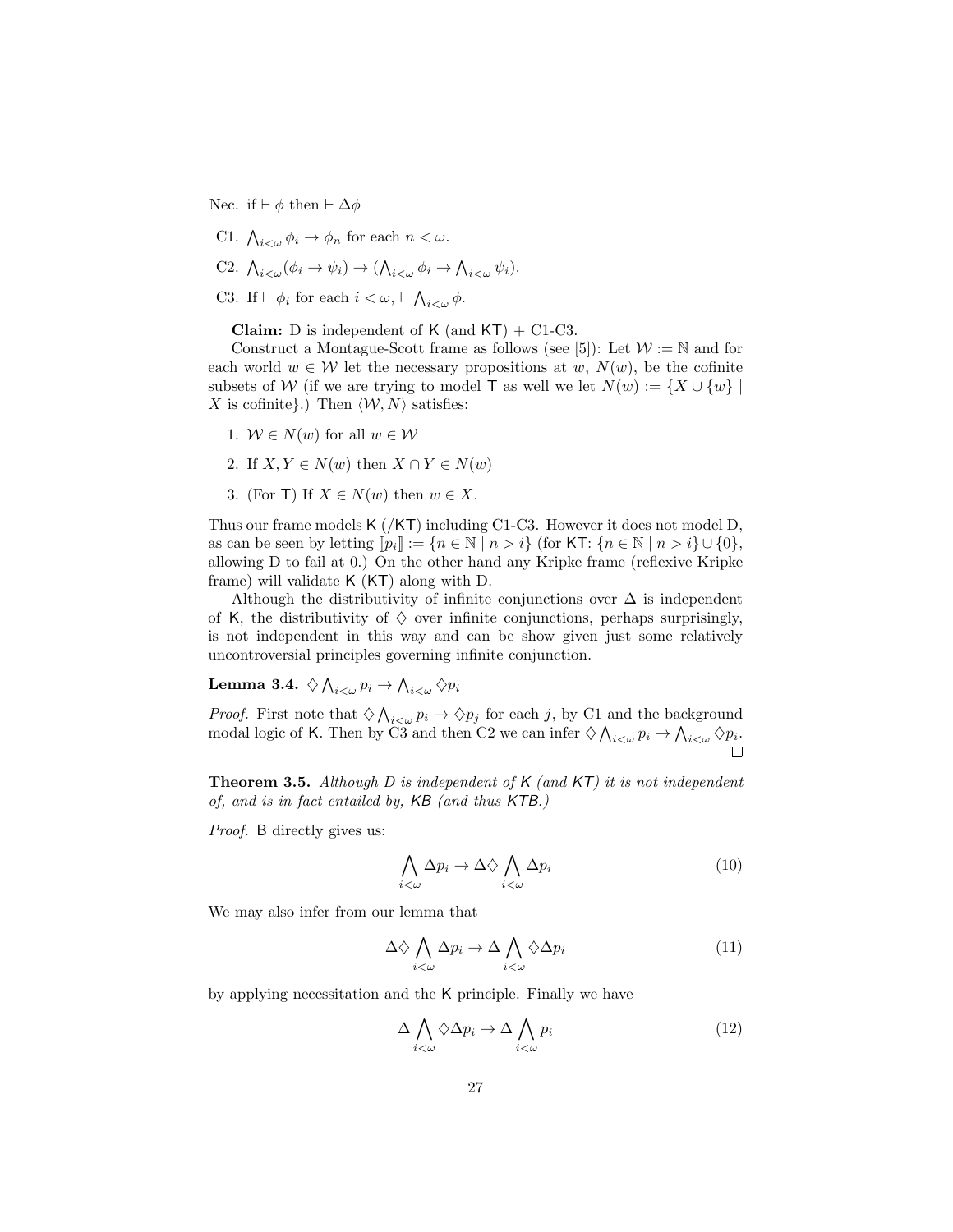because we have  $\Diamond \Delta p_i \to p_i$  for each i by B. So by C3 and then C2 we get  $\bigwedge_{i<\omega}\bigotimes\Delta p_i \to \bigwedge_{i<\omega}p_i$ , and by necessitation and K that gives (12). But  $(10)$ ,  $(11)$  and  $(12)$  give distributivity.  $\Box$ 

It should be noted that this argument does not appeal to any characteristically classical principles. Indeed this argument can be carried out provided one has the following rules of inference as primitive or derived:

$$
\begin{aligned}\n\rightarrow & 1. \ \ \phi, \phi \rightarrow \psi \vdash \psi \\
\rightarrow & 2. \ \ \phi \rightarrow \psi, \psi \rightarrow \chi \vdash \phi \rightarrow \chi \\
\rightarrow & 3. \ \ \phi \rightarrow \psi \vdash \neg \psi \rightarrow \neg \phi\n\end{aligned}
$$

and where KB is understood to contain K and the axioms  $\phi \to \Delta \diamondsuit \phi$  and  $\diamondsuit \Delta \phi \to$  $\phi. ^{18}$ 

## References

- [1] R.A. Benton. A Simple Incomplete Extension of T which is the Union of Two Complete Modal Logics with F.M.P. Journal of Philosophical Logic, 31(6):527–541, 2002.
- [2] P. Blackburn, M. De Rijke, and Y. Venema. Modal logic. Cambridge University Press, 2002.
- [3] S. Bobzien. Higher-order vagueness, radical unclarity, and absolute agnosticism. Philosopher's Imprint, 10(10).
- [4] J.A. Burgess. The sorites paradox and higher-order vagueness. Synthese, 85(3):417–474, 1990.
- [5] B.F. Chellas. Modal logic: an introduction. Cambridge Univ Pr, 1980.
- [6] C. Dorr. Vagueness without ignorance. Philosophical Perspectives, 17(1):83–113, 2003.
- [7] C. Dorr. How Vagueness Could Cut Out At Any Order. Unpublished, 2010.
- [8] C. Dorr. Iterating Definiteness. Cuts and Clouds, 1(9):550–586, 2010.
- [9] M. Eklund. What vagueness consists in. Philosophical Studies, 125(1):27– 60, 2005.
- [10] D.G. Fara. An anti-epistemicist consequence of margin for error semantics for knowledge. Philosophy and Phenomenological Research, 64(1):127–142, 2002.

 $18$ Without the second version of B the most we could prove without double negation elimination would be things of the form  $\Diamond \Delta \neg \phi \rightarrow \neg \phi$ .